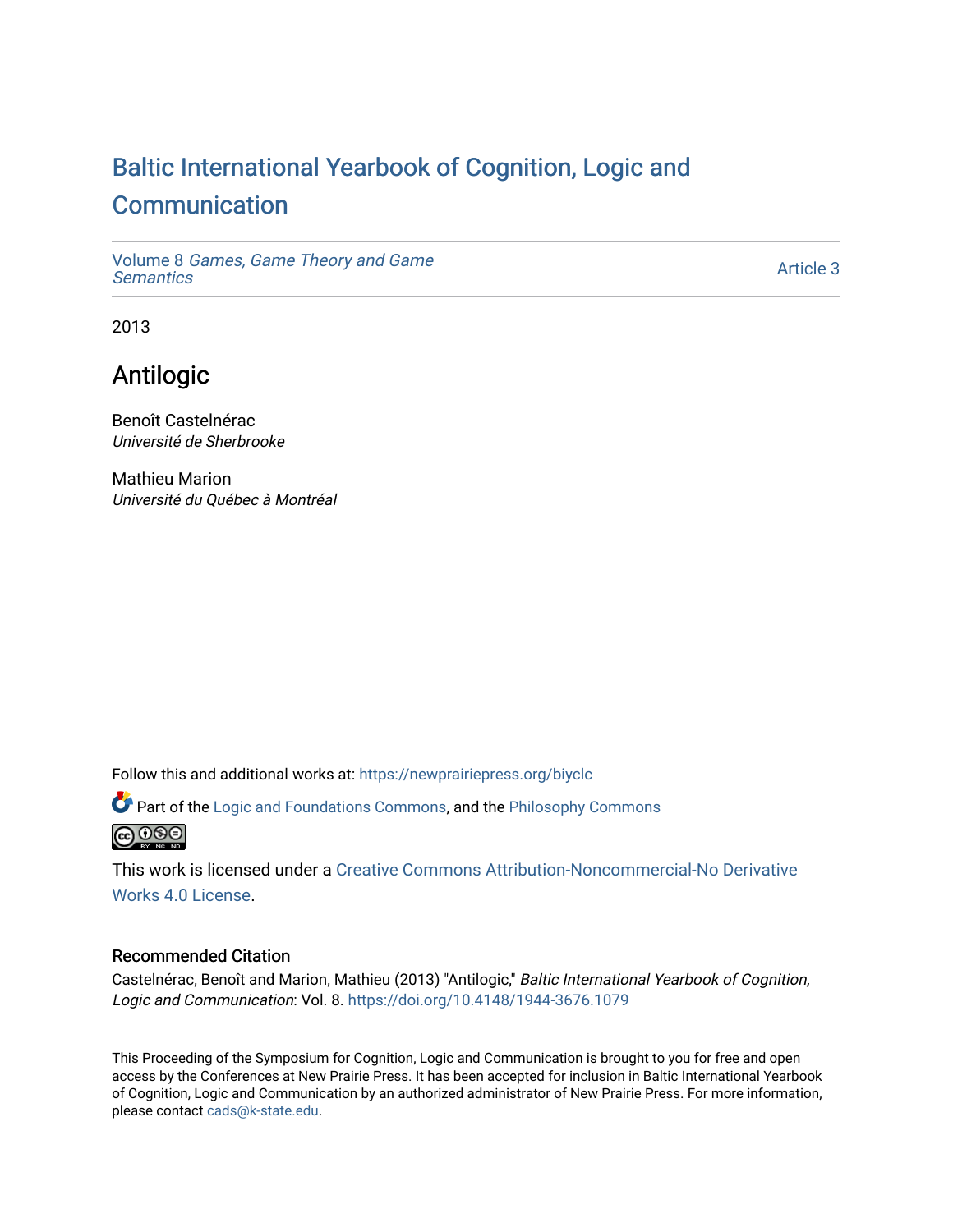The Baltic International Yearbook ofCognition, Logic and Communication

November 2013

pages 1[-31](#page-16-0)

 *Games, Game Theory and Game Semantics*1 **DOI:** 10.4148/1944-3676.1079

> Benoît Castelnérac Université de Sherbrooke

Mathieu Marion Université du Québec à Montréal

### <span id="page-1-0"></span>ANTILOGIC

ABSTRACT: This paper is an interim repor<sup>t</sup> of joint work begun in [Castelnérac](#page-15-0) & Marion [\(2009](#page-15-0)) on dialectic from Parmenides to Aristotle. In the first par<sup>t</sup> we presen<sup>t</sup> rules for dialectical games, understood as <sup>a</sup> specific form of *antilogikê* developed by <sup>p</sup>hiloso<sup>p</sup>hers, and explain some of the key concepts of these dialecticalgames in terms of ideas from game semantics. In the games we describe, for <sup>a</sup> thesis*A* asserted by the answerer, <sup>a</sup> questioner must elicit the answerer's assent to further assertions  $B_1, B_2, \ldots$ , *<sup>B</sup>n*, which form <sup>a</sup> scoreboard from which the questioner seeks to infer an impossibility (*adunaton*); we explain why the questioner must not insert any of his own assertions in the scoreboard, as well as the crucial role the Law of Non Contradiction, and why the games end with the inference to an impossibility, as opposed to the assertion of<sup>¬</sup>*A*. In the second par<sup>t</sup> we introduce some spe cific characteristics of Eleatic Antilogic as <sup>a</sup> method of enquiry. When Antilogic is used as <sup>a</sup> method of inquiry, then one must <sup>p</sup>lay not only the game beginning with <sup>a</sup> <sup>g</sup>iven thesis*<sup>A</sup>*, but alsothe game for  $\neg A$  as well as for  $A \& \neg A$ , while using a peculiar set of opposite predicates to generate the arguments. In our discussion we hark back to Parmenides' *Poem*, and illustrate our points

with Zeno's arguments about divisibility, Gorgias' ontological argumen<sup>t</sup> from his treatise *On Not-Being*, and the second par<sup>t</sup> of Plato's *Parmenides*. We also identify numerous links to Aristotle, and conclude with some speculative comments on the origin oflogic.

In the twentieth century, Paul Lorenzen was the first to sugges<sup>t</sup> the idea of <sup>a</sup> game semantics in 'Logik und Agon' [\(Lorenzen](#page-15-1) [1960](#page-15-1)). As the title indicates, Lorenzen had in mind the practice of the *eristikê* or *dialektikê* of the ancient Greeks. Since Socrates, these words came to acquire <sup>a</sup> variety of meanings, but they used to designate verbal bouts between two <sup>p</sup>layers, <sup>a</sup> questioner and an answerer, in front of an audience, possibly with <sup>a</sup> referee. Another common name for this practice was *antilogikê* or *antilogic*, which we chose for our title. In Plato and Aristotle (and others before them), *antilogikê* refers to the practice of contradicting, and thus equally applies to long rhetorical speeches with opposite conclusions or the practice of arguing through short questions and answers to lead an opponen<sup>t</sup> into contradicting himself. In the latter case, the answerer would begin with an assertion*<sup>A</sup>*—often, in Plato's dialogues, as an answer to <sup>a</sup> question of the form 'What is*X*?' raised by the questioner—and they would proceed, taking turns, with the questioner asking short questions with yes/no answers from the answerer. The aim of the questioner was to elicit from the answerer assent to a number of further assertions  $B_1, \ldots, B_n$  from which he would infer<sup>¬</sup>*A*, thus showing that the answerer holds an inconsistent set of beliefs that include A. Typically, the questioner would win the bout by driving his opponen<sup>t</sup> into <sup>a</sup> contradiction; the answerer would win by avoiding being thus caught holding <sup>a</sup> contradictory pair of claims. This procedure, called the *elenchus*, was intended as <sup>a</sup> *test*, and it is sometimes referred to in the secondary literature as the 'elenctic method' or, more confusingly, the 'Socratic elenchus'. [1](#page-13-0)

We contend that, already in Eleatic circles, <sup>p</sup>hilosophers used the art of contradicting, i.e., 'antilogic', as <sup>a</sup> method of enquiry. The socialand political conditions under which the Greeks thus began regimenting public debates in this manner are well worth an investigation, but this is not our aim in this paper. It is worth noting, however, that our modern practice of cross-examination in law courts did not existin Ancient Greece, where <sup>p</sup>leading occurred in two opposing speeches.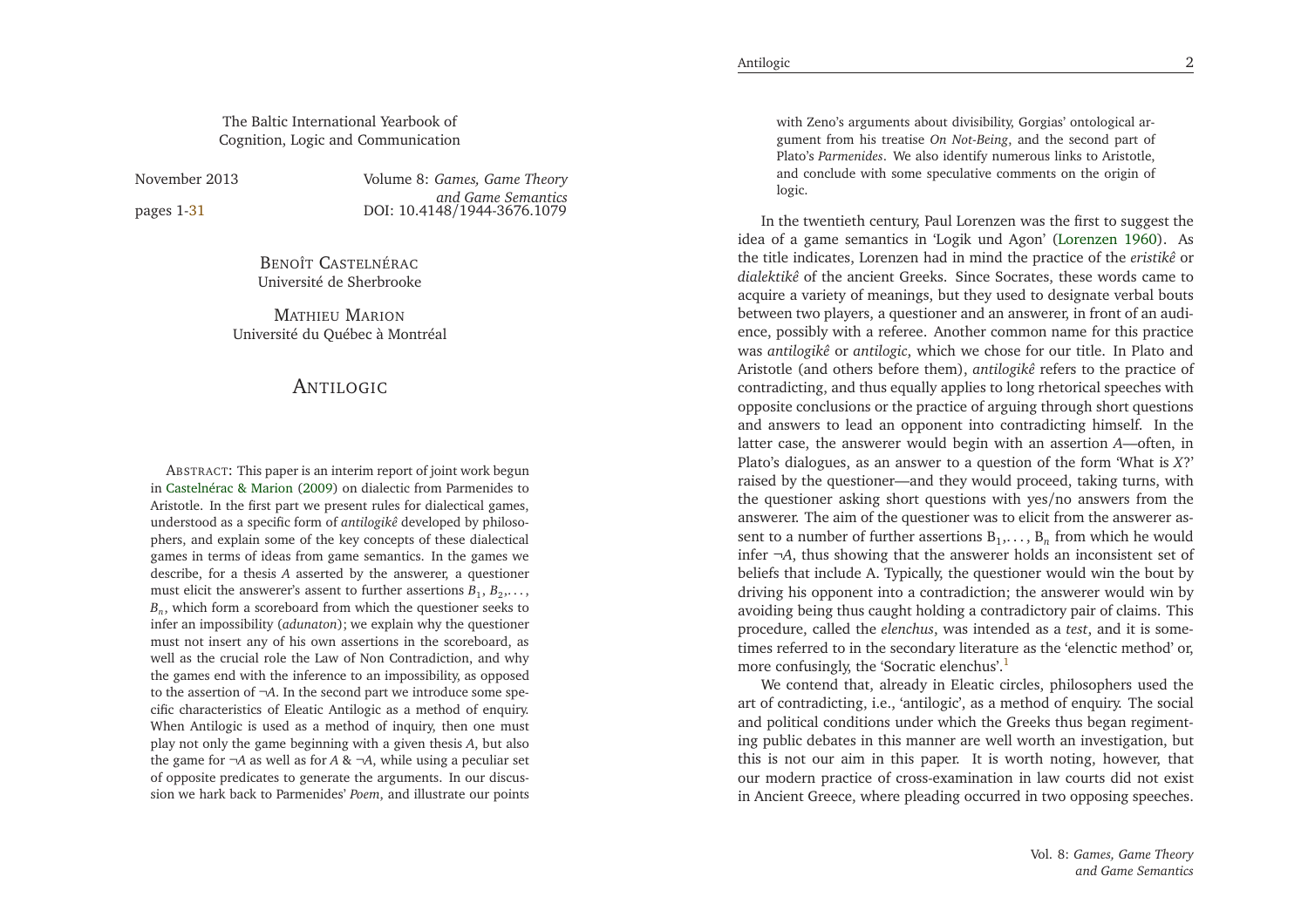(Nevertheless, as we shall see, <sup>p</sup>hilosophers were wont to point out the importance of the Principle of Non Contradiction in such contexts.) But the practice was widespread, as one can see from the bemused repor<sup>t</sup>of one of the authors of the *Hippocratic Corpus*:

<span id="page-2-5"></span><span id="page-2-4"></span><span id="page-2-0"></span>He who is accustomed to hear speakers discuss the nature of man beyond its relations to medicine will not find the presen<sup>t</sup> account of any interest. For <sup>I</sup> do not say at all that <sup>a</sup> man is air, or fire, or water, or earth, or anything else that is not an obvious constituent of man; such accounts <sup>I</sup> leave to those that care to <sup>g</sup>ive them. Those, however, who <sup>g</sup>ive them have not in my opinion correct knowledge. For while adopting the same idea they do not <sup>g</sup>ive the same account. Though they add the same appendix to their ideas—saying that 'what is' is <sup>a</sup> unity, and that this is both unity and the all—yet they are not agreed as to its name. One of them asserts that this one and the all is air, another calls it fire, anther, water, and another, earth; while each appends to his own account evidence and proofs that amounts to nothing. The fact that, while adopting the same idea, they do not <sup>g</sup>ive the same account, shows that their knowledge too is at fault. *The best way to understand this is to be presen<sup>t</sup> when they contradict (auteoisin antilegousin). Indeed, when the same speakers contradict one another (pros allêlous antilegontes hoi autoi) in front of the same audience, the same man never prevails in the debate (perigignetai en tôi logôi) three times in succession, but now one is victor, now another,* now he who happens to have the most glib tongue in the face *of the crowd.* Yet it is right that <sup>a</sup> man who claims correct knowledge about the facts should maintain his own argument victorious always, if his knowledge be knowledge of reality and if he set it forth correctly. But in my opinion such men by their lack of understanding overthrow themselves in the words of their very discussions, and establishthe theory of Melissus. [2](#page-13-1) (Our italics.)

Without naming them, the author clearly describes the use of contradictory arguments, using the key word *antilegontes*, 'they contradict' in the italicized part. In what follows, we wish merely to propose the <span id="page-2-3"></span>outline of <sup>a</sup> reconstruction of the practice of '*antilogikê*', in the time span from Parmenides to Aristotle, i.e., from the <sup>5</sup>*th* to the <sup>4</sup>*th* century B.C.E.. The reference here to Eleatic ideas, and Melissus in particular, is particularly relevant for our purpose.

It goes without saying that every single historical claim we are about to make is contested, but it is not our aim to argue in detail for any of them here, over and above <sup>g</sup>iving some brief textual indications and some references to the secondary literature. Furthermore, we do not wish to presen<sup>t</sup> <sup>a</sup> 'model' for *antilogikê* in any logical or mathematical sense of the word (and obviously not in the sense of model-theoretical semantics). Our aim is to provide <sup>a</sup> reconstruction of <sup>a</sup> practice, which can be said to provide <sup>a</sup> <sup>p</sup>icture and, in that ordinary sense only, <sup>a</sup> 'model'. Although game semantics is guiding this recon-struction, we wish to steer clear of any specific approach.<sup>[3](#page-13-2)</sup> We still hope that the following can be used as <sup>a</sup> template for further modifications this being merely an interim repor<sup>t</sup> for our own investigations—as well as for further logical and linguistic investigations. [4](#page-13-3) In point of fact, we think that the following <sup>g</sup>ives an illustration of the value of gamesemantics in the study of the history of logic.

<span id="page-2-2"></span><span id="page-2-1"></span>In the first par<sup>t</sup> of the paper, we will <sup>g</sup>ive <sup>a</sup> set of rules for dialecticalgames,<sup>[5](#page-13-4)</sup> which will serve as our point of departure. In the second part, we will look at some specific characteristics of what could be the origin of these games, i.e. <sup>a</sup> peculiar form of inquiry by means of contradicting arguments that clearly has its source in Parmenides' *Poem*. We will conclude with some speculation about the origin oflogic.

#### **1. DIALECTICAL GAMES**

Our task of reconstructing the dialectical bouts we briefly described above is extremely difficult, and our conclusions rather conjectural, for <sup>a</sup> number of reasons, one of which being that so much that was writtenhas been lost.<sup>[6](#page-13-5)</sup> For example, Diogenes Laertius gives a series of titles by Protagoras that include one treatise on *The Art of Controversy* (*Tekhnê eristikôn*), another called *Of Forensic Speech for <sup>a</sup> Fee*, and two *Books of Opposing Arguments*. [7](#page-13-6) At the very end of *On Sophistical Refutations*(34, 183b34-36), Aristotle also mentions the Sophists: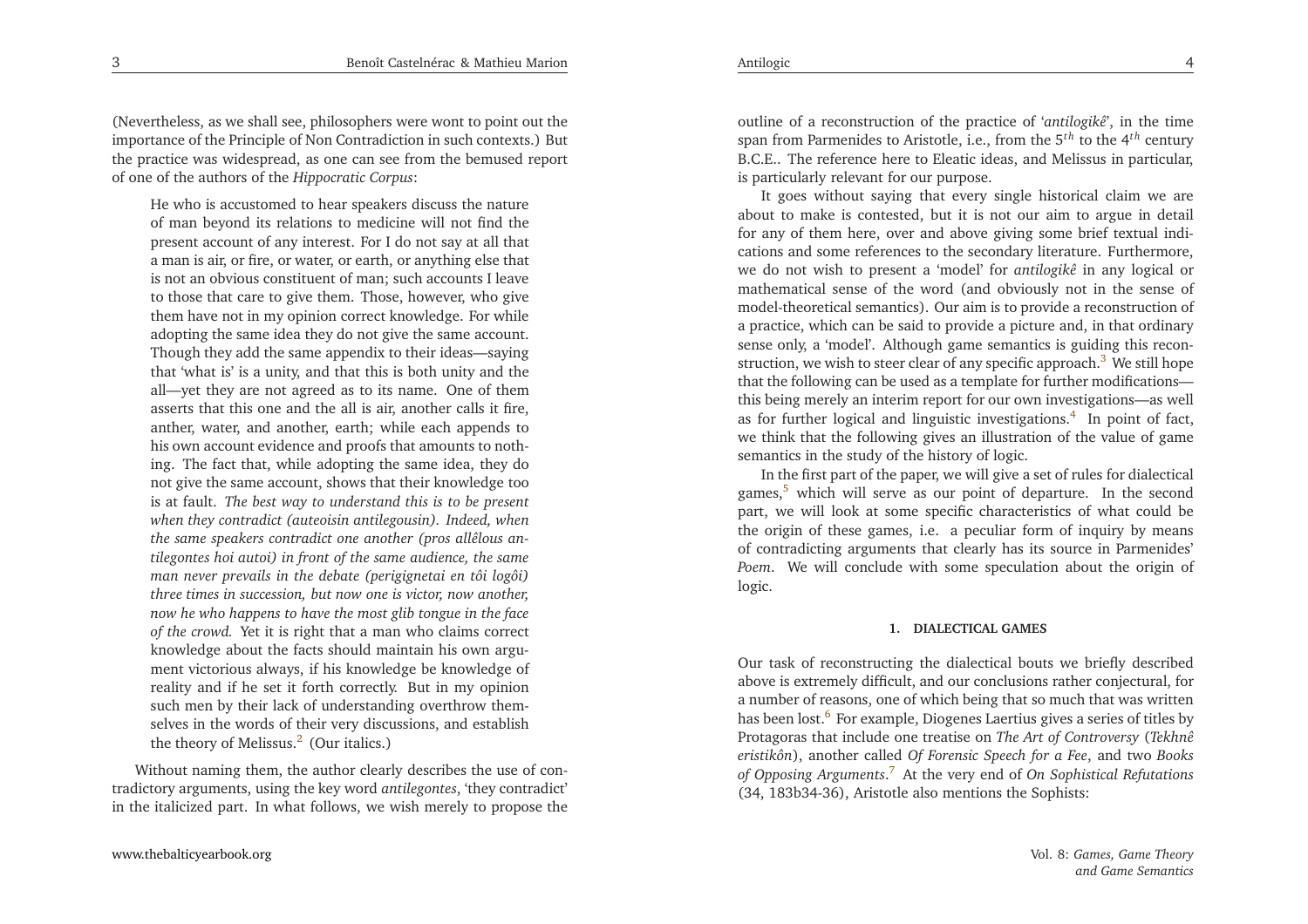<span id="page-3-7"></span>[. . . ] the training <sup>g</sup>iven by the paid professors of contentious arguments was like the practice of Gorgias. For he used to hand out rhetorical speeches to be learned by heart, and they handed out speeches in the form of question and answer, which each supposed would cover most of the argu-ments on either side.<sup>[8](#page-13-7)</sup>

These are also lost. We are fortunate to have *Topics* and *On Sophistical Refutations*, taken together, as a complete handbook.<sup>[9](#page-13-8)</sup> But one has to regre<sup>t</sup> the loss of any prior handbook that would have <sup>g</sup>iven us <sup>a</sup> better idea of the practice prior to Aristotle. This loss also made acute by the fact that Aristotle may have introduced some subtle distortions in hisown handbook.

<span id="page-3-8"></span><span id="page-3-3"></span>Perhaps the fragment known as *Dissoi Logoi*, which survived attached to Sextus Empiricus, if it is to be dated to the 380s or before, would provide an example of such handbooks, since it partly fits thedescription from Aristotle quoted above.<sup>[10](#page-13-9)</sup> Its first part is composed of <sup>a</sup> series of four 'double arguments' where opposite conclusions are argued for concerning the identity or distinctness of pairs of qualities, e.g., 'good' and 'bad', 'true and false', followed by <sup>a</sup> series of single speeches on topics such as 'Is Virtue teachable?'—a topic that wouldexercise Plato's Socrates later on.<sup>[11](#page-13-10)</sup> But this is not yet what one is looking for. It is clear that these 'double arguments' stand opposed to the epideictic orations (from the Greek *epideixeis*, 'demonstrations') of the rhetoricians, but they do not proceed by short questions with yes/no answers. The contrast is made <sup>p</sup>lain in Plato's *Gorgias*, when Socrates forces the Sophist to answer his questions briefly:

SOCRATES: Well now Gorgias, would you be willing to complete the discussion in the way we're having it right now, that of alternately asking questions and answering them, and to pu<sup>t</sup> aside for another time this long style ofspeechmaking like the one Polus began with?

 GORGIAS: There are some answers, Socrates, that must be <sup>g</sup>iven by way of long speeches. Even so, I'll try to be as brief as possible. This, too, in fact is one of my claims. There's no one who can say the same things more brieflythan I.

SOCRATES: That's what we need Gorgias! Do <sup>g</sup>ive me <sup>a</sup>

presentation of this very thing, the short style of speech, and leave the long style for some other time. (*Gorgias*,  $(449b-c)^{12}$  $(449b-c)^{12}$  $(449b-c)^{12}$ 

<span id="page-3-5"></span><span id="page-3-4"></span><span id="page-3-2"></span><span id="page-3-0"></span>The contrast here is between '*makrologia*' (long style) and '*brakhulogia*' (short style), $^{13}$  $^{13}$  $^{13}$  and Socrates explicitly links the latter to the 'method of the *elenchus*'. In *Topics* VIII, 2, 158a15-17, Aristotle also stated that answers should be short and, ideally, 'yes' or 'no'.<sup>[14](#page-13-13)</sup> This fully corresponds to the meaning of '*antilogikê*' in Plato, e.g., not only here, but in <sup>a</sup> good number of passages on dialectic (in 'early' dialogues like *Protagoras* 335a, *Gorgias* 481d, and *Lysis* 216a, but also dialogues in Plato's 'middle-period' like *Phaedrus* 261d, *Republic* 454a & 539b). There are of course many valuable illustrations of this practice in most of Plato's dialogues, including the early 'Socratic' ones, and even in middle and late dialogues, e.g., in Book <sup>I</sup> of Republic, but the dialogues are often interrupted, and the answerer does not always keep to short answers; there are also long speeches by both Socrates and by his opponent, including references to myth, and so forth. It is nevertheless in Plato that we find the best example of dialectical exchanges, i.e., the longest stretch of uninterrupted series of short questions and answers, in the second half of Parmenides: in nearly thirty Stephanus pages, from 137c to 166c, <sup>a</sup> young Aristotle—a character not supposed to represen<sup>t</sup> the <sup>p</sup>hilosopher—provides <sup>532</sup> short answers to questions by Parmenides.<sup>[15](#page-13-14)</sup> The chains of questions and answers form about 180 arguments, commonly classified in eight or nine series of 'deductions'. Given the extreme complexity of this argument, it is rather unsurprising that no consensus has emerged amongs<sup>t</sup> contemporary commenta-tors about the very point of this second half.<sup>[16](#page-13-15)</sup>

<span id="page-3-6"></span><span id="page-3-1"></span>Plato's dialogues do not merely contain numerous illustrations of dialectic, they also include many instances of participants breaking off the exchange to launch into precious 'meta-discussions', so to speak, reflecting on the way they proceed, e.g., in the case of <sup>a</sup> crucial methodological passage at *Parmenides* 135d-136c (to which we shall return) to <sup>g</sup>ive instruction on how to structure <sup>a</sup> set of dialectical bouts around <sup>a</sup> <sup>g</sup>iven thesis. With the help of these and of Books <sup>I</sup> and VIII of *Topics*, coupled with *On Sophistical Refutations*, we came up with the following rules:

1. Games always involve two <sup>p</sup>layers, which we will name accord-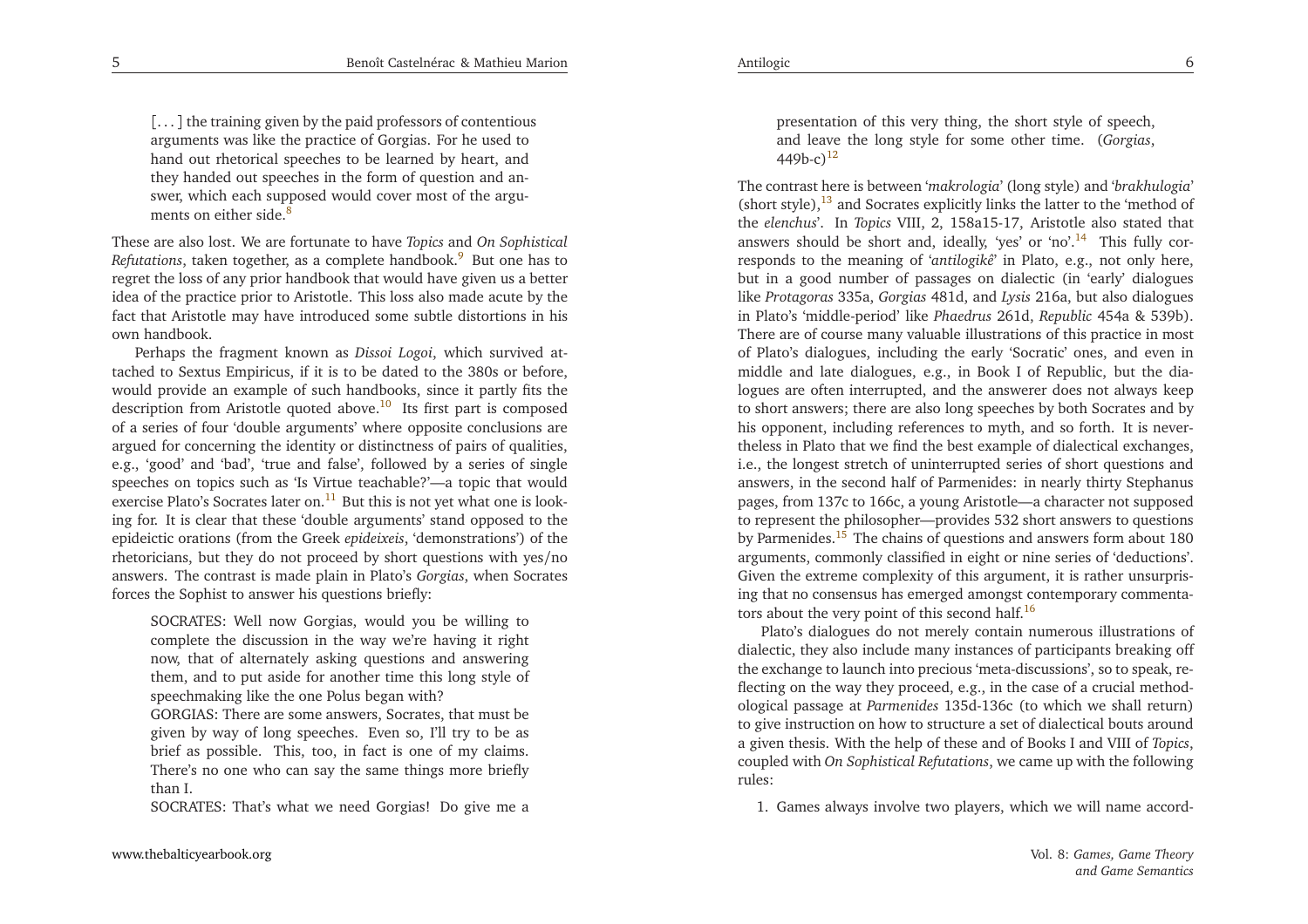ing to their initial roles: *Questioner* and *Answerer*, although this is grammatically infelicitous.

- 2. <sup>A</sup> <sup>p</sup>lay begins with *Questioner* eliciting from *Answerer* his commitment to an assertion or thesis *<sup>A</sup>*.
- 3. The <sup>p</sup>lay then proceeds through <sup>a</sup> series of alternate questions and answers. *Questioner* asks questions such that *Answerer* should<sup>g</sup>ive short answers, ideally 'yes' or 'no'.
- 4. In this way, *Questioner* elicits commitments from *Answerer* to further assertions  $B_1, B_2, \ldots, B_n$ , which form, taken together with *A*, *Answerer*'s scoreboard:

<span id="page-4-4"></span><span id="page-4-3"></span><span id="page-4-2"></span>
$$
\{A, B_1, B_2, \ldots, B_n\}^{17}
$$

- 5. Questioner infers from  $B_1, B_2, \ldots, B_n$  an impossibility (*adunaton*), namely that <sup>¬</sup>*A*.
- 6. If *Questioner* has driven *Answerer* into <sup>a</sup> contradiction, the <sup>p</sup>lay ends with *Questioner* winning; *Answerer* wins by avoiding being driven into <sup>a</sup> contradiction. (Winning rule)

The whole procedure is the *elenchus*, properly speaking. Plato uses the term '*sullogizesthai*' at , meaning 'taking together' or 'adding up', on atleast one occassion:

<span id="page-4-1"></span>Join me, then, in adding up (*sullogisai*) what follows for usfrom our agreements. (*Gorgias* 498e)

Likewise for Aristotle, for whom '*sullogismos*' is meant to refer to the *act* of inferring the conclusion itself, and not to the whole 'syllogism'.[18](#page-13-17) <sup>A</sup> logical 'compulsion' is certainly felt, e.g., when, at the very end of *Lesser Hippias* Socrates infers that someone who commits injustice voluntarilyis <sup>a</sup> better person than someone who commits injustice involuntarily:

HIPPIAS: <sup>I</sup> can't agree with you in that Socrates. SOCRATES: Nor <sup>I</sup> with myself. But <sup>g</sup>iven the argument, we can't help having it look that way to us, now, at any rate. (*Lesser Hippias* 376b-c)

This compulsion can also be illustrated by <sup>a</sup> notorious passage towards the end of *Gorgias* where Socrates refers to the conclusions that havebeen reached as "bound by arguments of iron and adamant" (508e).

It is worth briefly digressing here on Aristotle's definition of 'syllo<sup>g</sup>ism' (translated here as 'deduction'):

A *deduction* is <sup>a</sup> discourse in which, certain things having been supposed, something different from the things supposed results of necessity, because the things are so. (*PriorAnalytics* <sup>A</sup> 1, 24b18-20)

Aristotle never defines this notion of 'resulting' or 'following of necessity', all he ever does is to presen<sup>t</sup> moods of the first figure as 'perfect' or 'complete' syllogisms, because in their case nothing needs to be added"for the necessity to be evident" (A  $1, 24^b$ 22-25), and shows afterwards how to reduce the moods of the other figures to those. Because of this *intuitive* recognition of the validity of some basic cases and because his use of schematic letters is best understood in terms of the pre-semanticidea of interpretation by replacement,<sup>[19](#page-13-18)</sup> it would be wrong to attribute to Aristotle a model-theoretical notion of logical consequence.<sup>[20](#page-13-19)</sup> Incidentally, it would also be wrong to think, as does Terry Penner, that the lack of the full apparatus of model-theoretic semantics implies that there is no *elenchus* deserving of the name [\(Penner](#page-16-1) [2007](#page-16-1), 18). It is merely that this apparatus is not suited to the study of antilogic.

<span id="page-4-0"></span>That the word used is adunaton or 'impossibility', as opposed to, say, our modern 'absurdity', merely reflects the fact that it is not possible to think both *<sup>A</sup>* and <sup>¬</sup>*A*; Aristotle argues this very point in *Metaphysics* IV, <sup>3</sup> <sup>1005</sup>*b*11-34.[21](#page-13-20) The Principle of Non Contradiction (PNC) is vital to antilogic, and it should not be surprising to find frequent reference to it. As we shall see in the next section, it has its sources in Parmenides's *Poem*. So far as we know, the earliest straightforwardexpression of it is in Gorgias' *Defence of Palamedes*:

You have accused me in the indictment we have heard of two most contradictory things, wisdom and madness, things which cannot exist in the same man. When you claim that <sup>I</sup> am artful and clever and resourceful, you are accusing me of wisdom, while when you claim that <sup>I</sup> betrayed Greece, you accused me of madness. For it is mad-

7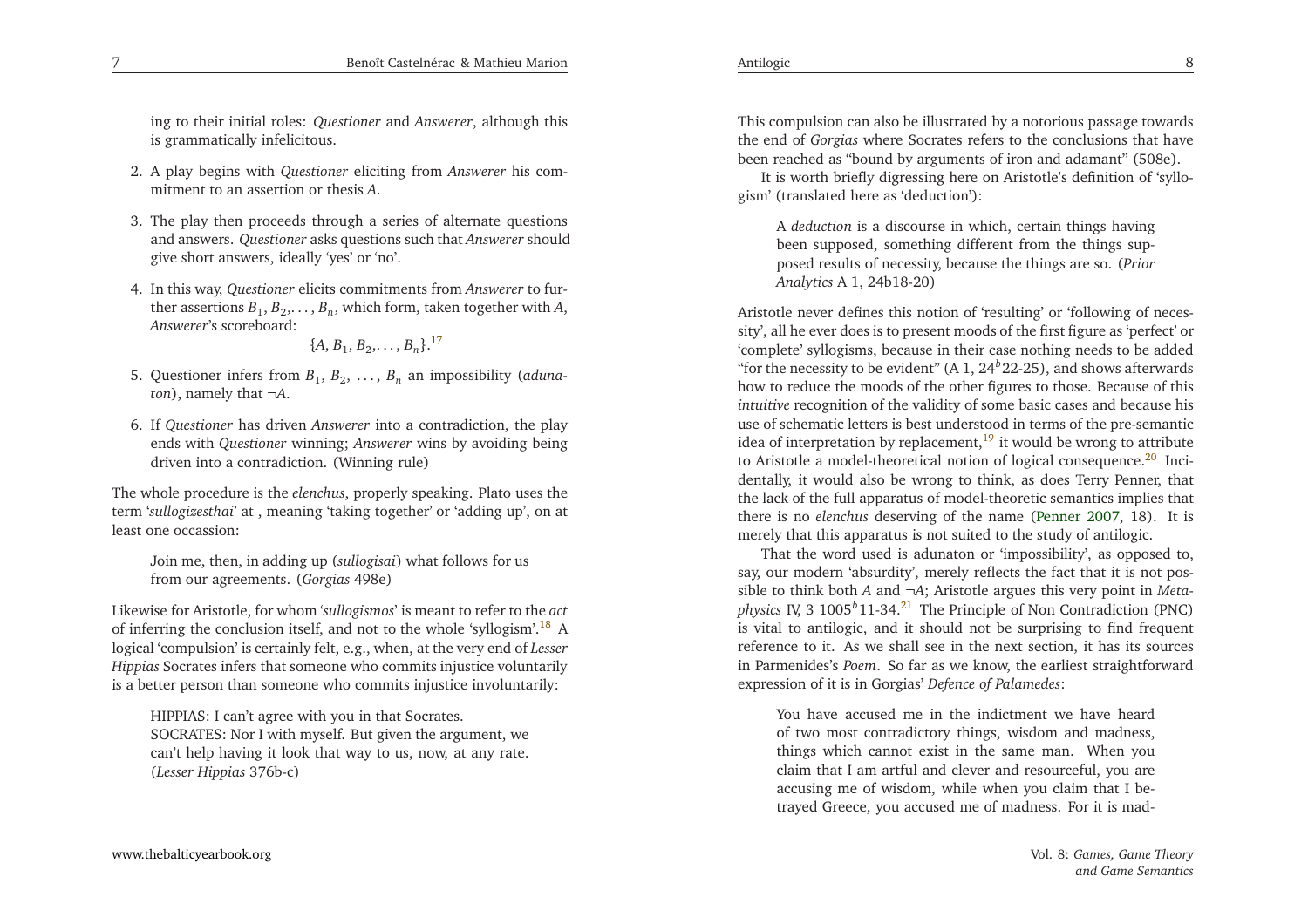<span id="page-5-2"></span>ness to attempt actions which are impossible, disadvantageous and disgraceful, the results of which would be such as to harm one's friends, benefit one's enemies and render one's own life contemptible and precarious. And ye<sup>t</sup> *how*can one have confidence in a man who in the course of the *same speech to the same audience makes the most contradictory assertions about the same subjects?* (Our italics)[22](#page-13-21)

Gorgias' point is that he who asserts*A* and ¬*A* in front of <sup>a</sup> court, "in the course of the same speech to the same audience", loses all credibility. The same point is made in Plato's *Apology*, when Socrates replies to his cross examination:

You cannot be believed, Meletus, even, <sup>I</sup> think, by yourself. The man appears to me, men of Athens, highly insolent and uncontrolled. He seems to have made his deposition out of insolence, violence and youthful zeal. He is like one who composed <sup>a</sup> riddle and is trying it out: "Will the wise Socrates realize that <sup>I</sup> am jesting and contradicting myself, or shall <sup>I</sup> deceive him and others?" <sup>I</sup> think he contradicts himself in the affidavit, as if he said: "Socrates is guilty of not believing in gods but believing in gods", and surely thatis the par<sup>t</sup> of <sup>a</sup> jester.

Examine with me, gentlemen, how he appears to contradict himself, and you, Meletus, answer us. (*Apology* 26e-27b)

There are further statements of the Principle in *Gorgias* 495e-496a, *Republic* 436e-437a, 602e or *Sophist* 230b, and in Aristotle, in *Prior Analytics* <sup>I</sup> 46, 52a 2-3 and in *Metaphysics* IV, 3, 1005b 23, where it reads:

[. . . ] the same attribute cannot at the same time belongand not belong to the same subject in the same respect.

Aristotle is notorious for the arguments he provides in suppor<sup>t</sup> of PNC in *Metaphysics* IV, 3–6, including in *Metaphysics* IV, <sup>4</sup> <sup>a</sup> transcendental argumen<sup>t</sup> of sorts, involving the context of antilogic: he points out thateither <sup>a</sup> person asserts something meaningful, e.g., that some*x* has

<span id="page-5-1"></span>property*<sup>F</sup>*, or says nothing, but to say nothing is no basis for reason ing, and to use one's meaningful assertion in reasoning implies having to defend it qua *Answerer*; doing this, however, presupposes that the assertion stands opposite to its contrary (that*x* does not have the prop erty*<sup>F</sup>*). In other words, to assert is to be open to <sup>a</sup> challenge to defend one's assertion, and PNC is presupposed in any attempt to defend it. So PNC is <sup>a</sup> condition of the possibility of any meaningful assertion.

There is an ambiguity concerning what the *elenchus* is supposed to achieve. Under our view, in driving *Answerer* into <sup>a</sup> contradiction, *Questioner* merely proved that the set of beliefs *Answerer* has committed himself to is inconsistent. But the usual view, <sup>p</sup>ioneered by Gregory Vlastos in the case of Socrates, has it that, in deriving from *Answerer*'s scoreboard that<sup>¬</sup>*A*, Socrates believed that, qua *Questioner*, he had shown that¬*A* is true and *A* false [\(Vlastos](#page-16-2) [1994](#page-16-2), 11). This is obvi ously problematic, and led Vlastos to speak of <sup>a</sup> 'problem of the Socratic elenchus' [\(Vlastos](#page-16-2) [1994](#page-16-2), 3–4). Vlastos made no claim concerning other putative <sup>p</sup>layers, only about Socrates, and, by extension, Plato in the 'early' dialogues. This is not the <sup>p</sup>lace for <sup>a</sup> discussion of Vlastos' textual basis.[23](#page-14-0) Our fundamental objection to this view, over and above the fact that it attributes an elementary logical mistake to Socrates, is that it overlooks the fact that theses are to be included in *Answerer*'s scoreboard not because they are true or known to be true, but merely because *Anwerer* asserted or conceded them, i.e., because they are his *beliefs*. To pu<sup>t</sup> it differently, <sup>a</sup> move from

<span id="page-5-0"></span>to

Antilogic

$$
B_1, B_2, \ldots, B_n \vdash \neg A
$$

 $A, B_1, B_2, \ldots, B_n \vdash \perp$ 

 is unobjectionable, but in the context of <sup>a</sup> dialectical game, even if this is an appropriate description of the *elenchus*, there would be no compelling reason to think that one should discard <sup>A</sup> rather than anyof  $B_1, B_2, \ldots, B_n$ .<sup>[24](#page-14-1)</sup> This is a rather remarkable fact that Plato is aware of, as one can see from *Charmides* 164c-d, where Critias, as *Answerer* objects to Socrates:

But this [. . . ], Socrates, would never happen. And if you think it necessary to draw this conclusion from what <sup>I</sup> admitted before, then <sup>I</sup> would rather withdraw some of my

9

Vol. 8: *Games, Game Theoryand Game Semantics*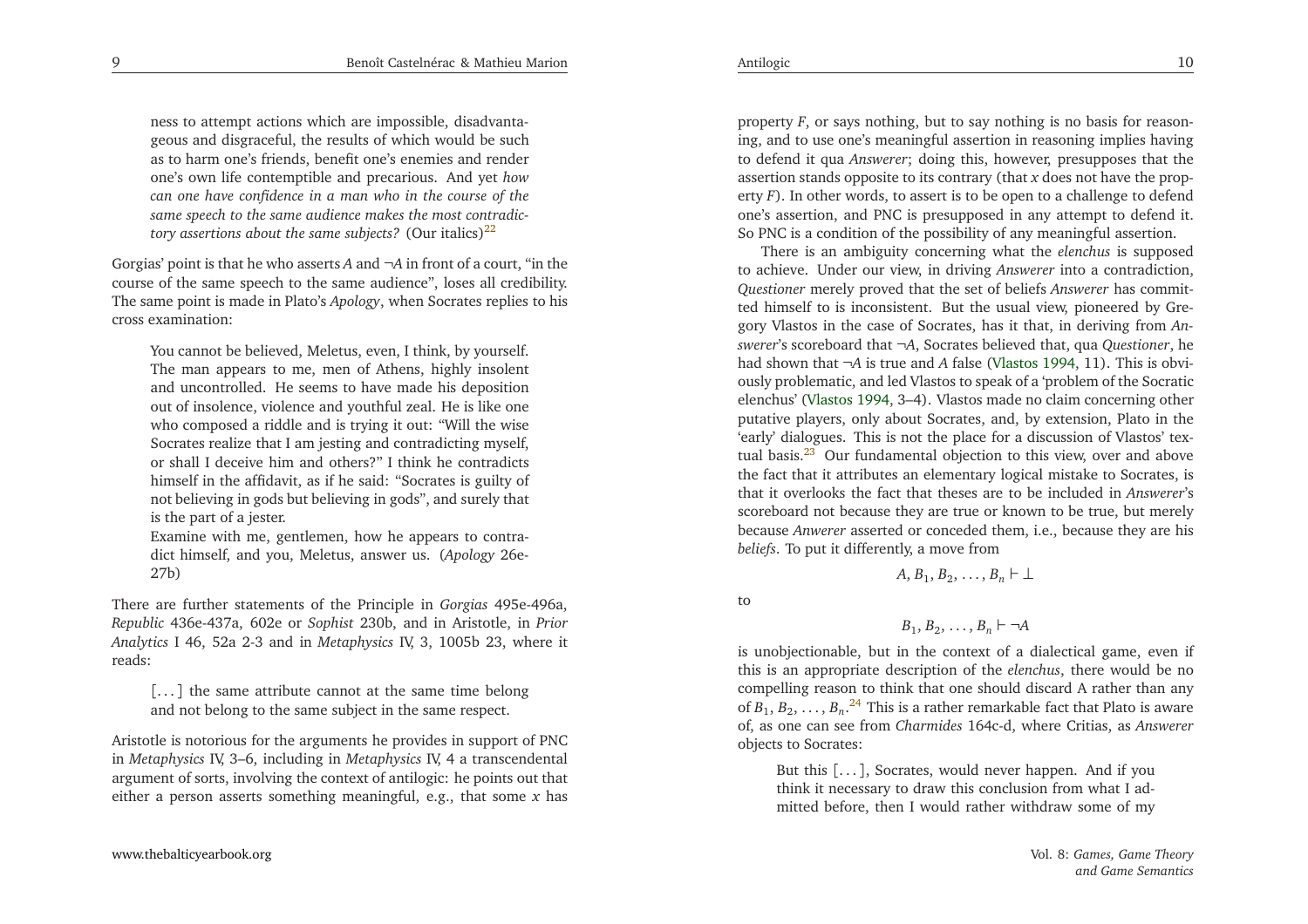Antilogic

<span id="page-6-4"></span><span id="page-6-0"></span>statements, and would not be ashamed to admit <sup>I</sup> made <sup>a</sup> mistake, in preference to conceding that <sup>a</sup> man ignorant ofhimself could be temperate.

What we have here is <sup>a</sup> case where *Answerer* prefers to withdraw one of  $B_1, B_2, \ldots, B_n$  rather than to concede  $\neg A$ .

These last remarks bring to the fore the key fact that it is *Answerer*'s beliefs that are tested for consistency. This makes it all the more important that *Questioner* not surreptitiously introduce an additional thesis in *Answerer*'s scoreboard, since then *Answerer* could avoid commitment to <sup>¬</sup>*<sup>A</sup>* by simply denying the thesis that *Questioner* had inserted. The game would not have been <sup>a</sup> test of his beliefs, hence the necessity forthis key rule:

<span id="page-6-1"></span>7. *Questioner* may not introduce any thesis, *Answerer* must commit himself to any thesis used by *Questioner*. (Socratic Rule)

We call it the 'Socratic Rule' for the simple reason that it has clear motivation within Plato's dialogues, since it explains both Socrates' notorious 'avowals of ignorance', not only at the outset but also in the middle of the game, e.g., in *Lesser Hippias* 372b-e, where its function is to enforce the 'doxastic' or 'say what you believe' constraint on *Answerer* (e.g., at *Protagoras* 331c-d, *Gorgias* 472b-c & 550d, *Charmides* 166d-e, or *Republic* 346a).<sup>[25](#page-14-2)</sup> The Socratic Rule bears some resemblances with the Formal Rule in dialogical logic, this is why we were at first interested in the study of dialectic from that point of view. Given that we have not <sup>g</sup>iven any details about dialogical logic here, we simply referthe reader to our earlier work.<sup>[26](#page-14-3)</sup>

Among other rules, brief mention should be made of the following:

- 8. There is <sup>a</sup> limit on the length of <sup>p</sup>lays.
- 9. Delaying tactics are forbidden.
- 10. Fallacies are forbidden.

A passage at *Theaetetus* 172d-e suggests that <sup>p</sup>hilosophers, as opposed to those who <sup>p</sup>lead in law courts "with one eye on the clock", did not limit the length of <sup>p</sup>lays. Yet Aristotle has two passages where theexistence of <sup>a</sup> practice of <sup>p</sup>laying "against the time" is implied, e.g.,

*Topics*, VIII, 10, 161<sup>*a*</sup>9-12, where he clearly forbids playing against time with inappropriate objections:

The fourth and poores<sup>t</sup> kind of objection is the one with respec<sup>t</sup> to time: for some people raise the sort of objection that it would take longer to argue against than the presen<sup>t</sup>discussion allows.<sup>[27](#page-14-4)</sup>

<span id="page-6-2"></span>Related to this is <sup>a</sup> 'no delaying tactics' rule at *Topics*, VII, 2, <sup>158</sup>*<sup>a</sup>*25–30. As for fallacies, it is obvious that 'apparent' inferences to <sup>a</sup> contradiction must be forbidden, and Aristotle wrote *On Sophistical Refutations* to teach his students how to spo<sup>t</sup> these. It is quite remarkable that his list of fallacies was almost fully illustrated already in the *Euthydemus*, which might have served the same pedagogical purpose withinthe Academy.

<span id="page-6-3"></span>In modern game semantics such as dialogical logic, one finds alongside structural rules <sup>a</sup> specific set of rules for the logical particles. We do not <sup>g</sup>ive any here because none were made explicit until later, maybe for the simple reason that they were naturally followed, as they appear linked with interaction within <sup>a</sup> dialogue; what is truly needed to further our understanding here is <sup>a</sup> proper account at the level oflinguistic theory of the interactive workings of dialogue. $^{28}$  $^{28}$  $^{28}$ 

It is nevertheless worth pointing out the rule for induction (*apagogê*) at *Topics*, VIII, 2, <sup>157</sup>*a*34-157*b*2:

When it happens that, after you have induced from many cases, someone does not gran<sup>t</sup> the universal, then it is your right to ask him for an objection. However, when you have not stated that it does hold of some cases, you have no right to ask 'of which cases does it not hold?' For you must previously carry out an induction to ask for an objection inthis way.<sup>[29](#page-14-6)</sup>

The rule states that *Questioner* can introduce <sup>a</sup> universal proposition only after having had *Answerer* concede instances, and that, once the universal proposition is introduced, *Answerer* must in turn either gran<sup>t</sup> it or provide <sup>a</sup> putative counterexample. This is needed <sup>g</sup>iven that, even with *Answerer*'s assent for few instances, there is no logical compulsion to concede the universal proposition.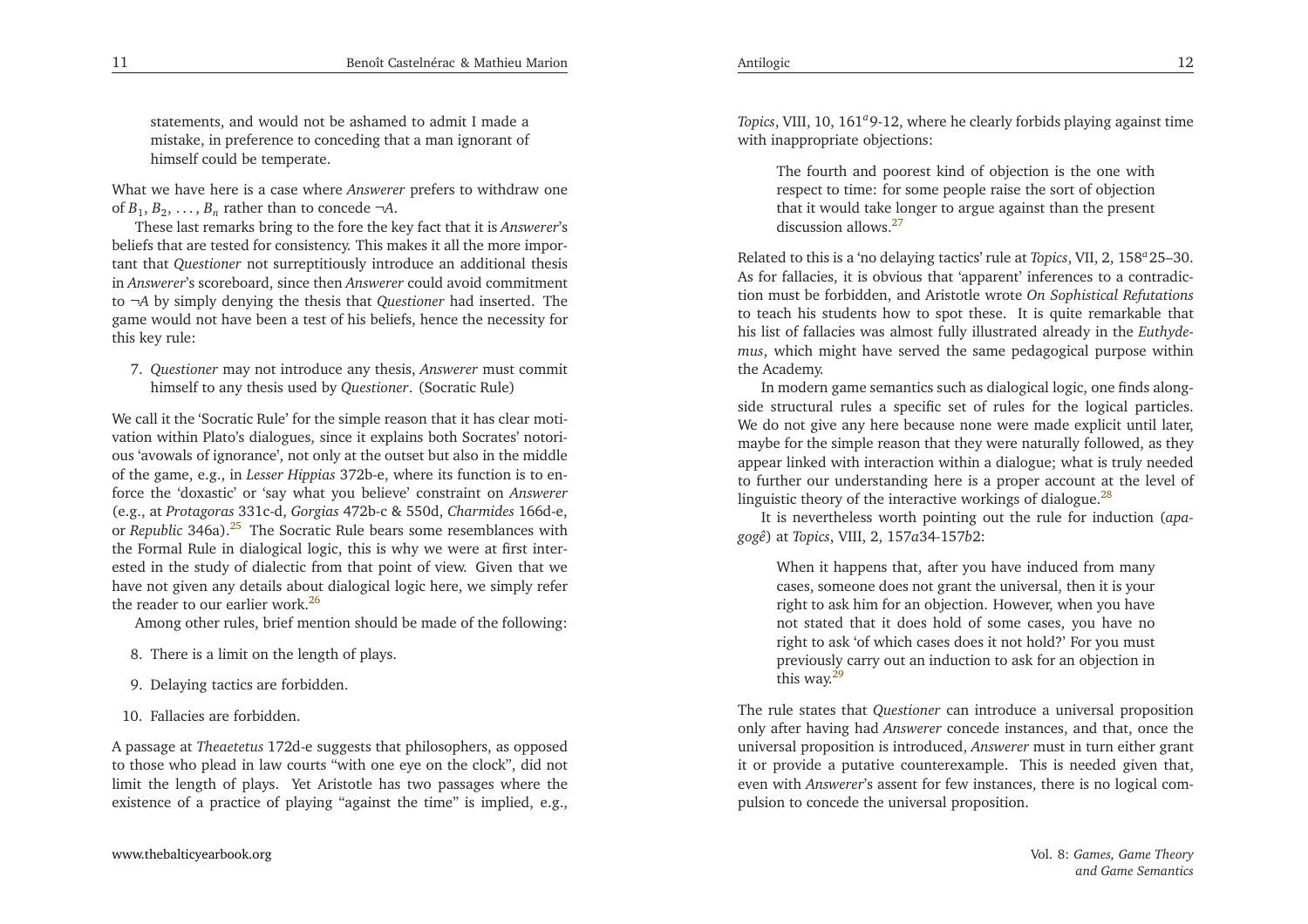This rule is illustrated <sup>a</sup> number of times in Plato's dialogues, e.g., in *Lesser Hippias* 366c-369b. Aristotle was very much aware of this, as he explicitly mentioned this dialogue in *Metaphysics*, V, 29, 1025a6- 13.<sup>[30](#page-14-7)</sup> This rule is of fundamental importance for him, since he derived from the explanation of universal affirmative propositions that <sup>p</sup>lays <sup>a</sup>central role in his syllogistic:

<span id="page-7-3"></span>We use the expression 'predicated of every' when none of the subject can be taken of which the other term cannot besaid. (*Prior Analytics*, <sup>A</sup> 2, 24*<sup>b</sup>*28-29)

With help of the square of oppositions, it is possible to extend this to the other three basic forms of propositions implicated in his syllogisticrules $31$ 

#### <span id="page-7-2"></span>**2. ELEATIC ANTILOGIC**

The preceding observations were meant as an analysis of <sup>a</sup> single bout concerning <sup>a</sup> single thesis*<sup>A</sup>*, and might be of help in understanding how some of Plato's dialogues, especially the early 'Socratic' ones, proceed. One should, however, distinguish this method of testing from antilogic, conceived now as <sup>a</sup> *method of inquiry* into problems for which no empirical method could provide an answer. This method of antilogic involves testing not only *A* but also its contradictory  $\neg A$ .<sup>[32](#page-14-9)</sup> Only one set of four arguments has survived extensively enough to exhibit this structure: Parmenides' B8 on the predicates of Being, Zeno's arguments about divisibility, Gorgias' ontological argumen<sup>t</sup> at the beginning of his treatise *On Not-Being*, and the remarkable second par<sup>t</sup> of Plato's *Parmenides*<sup>[33](#page-14-10)</sup> In this section, our intention is not to address the substantial issues these arguments raise, e.g., concerning the semantics of not-being, even less so to assess them; we would merely like to describe some of the characteristics these arguments exhibit. This section may thus be less interesting for logicians or linguists, more so for historians of <sup>p</sup>hilosophy and logic.

As with the particular form of regimented debate, the origin of the method is difficult to ascertain. Plato described Zeno in *Phaedrus* 261d as the 'Eleatic Palamedes', i.e., as

[. . . ] such an artful speaker that his listeners will perceive

<span id="page-7-0"></span>the same things to be both similar and dissimilar, both oneand many, both at rest and also in motion.

<span id="page-7-1"></span>In line with the common usage, Plato called this 'antilogic'. Yet he was eager to stress that 'antilogic' should not only apply to long speeches in front of an audience, but also to any sort of speech. He presented the method as Zeno's in the *Parmenides*, both at the beginning of the dialogue and in an important methodological section which we will quote from in <sup>a</sup> moment. Aristotle is also reported to have called Zeno"the inventor of dialectics".<sup>[34](#page-14-11)</sup> These are clear indications that Zeno was <sup>a</sup> practitioner of dialectical games and followed the method of antilogic. We will outline <sup>a</sup> demonstration of this below. But is he theoriginator of the method?

<span id="page-7-4"></span> There is, of course, no basis for the claim that Zeno's teacher, Parmenides was himself <sup>a</sup> practitioner. We certainly make no such claim, although we cannot exclude it, but merely note that the fact that he wrote <sup>a</sup> hexameter poem expressing his positions does not exclude the possibility that he may have arrived at them through antilogic (the contrary claim would be <sup>a</sup> *non sequitur*). Some of the features of his *Poem* actually go <sup>a</sup> long way toward explaining the particular features of themethod of antilogic.

The section of Parmenides' *Poem* we are interest in follows immediately after its introduction, known as the 'proem'. It is composed offragments B2, B6, and B7 along with lines 1–2 and 15–16 of b8:

B2. Come now, and <sup>I</sup> will tell you [. . . ] the only ways of enquiry that are to be thought of. The one, that [it] is and that it is impossible for [it] not to be, is the path of Persuasion (for she attends upon Truth); the other, that [it] is not and that it is needful that [it] not be, that <sup>I</sup> declare to you is an altogether indiscernible track: for you could notknow what is not—that cannot be done—nor indicate it.

B6. What is there to be said and thought must needs be: for it is there for being, but nothing is not. <sup>I</sup> bit you ponder that, for this is the first way of enquiry from which <sup>I</sup> hold you back, but then from that on which mortals wander knowing nothing, two-headed, for helplessness guidesthe wandering thought in their breasts, and they are car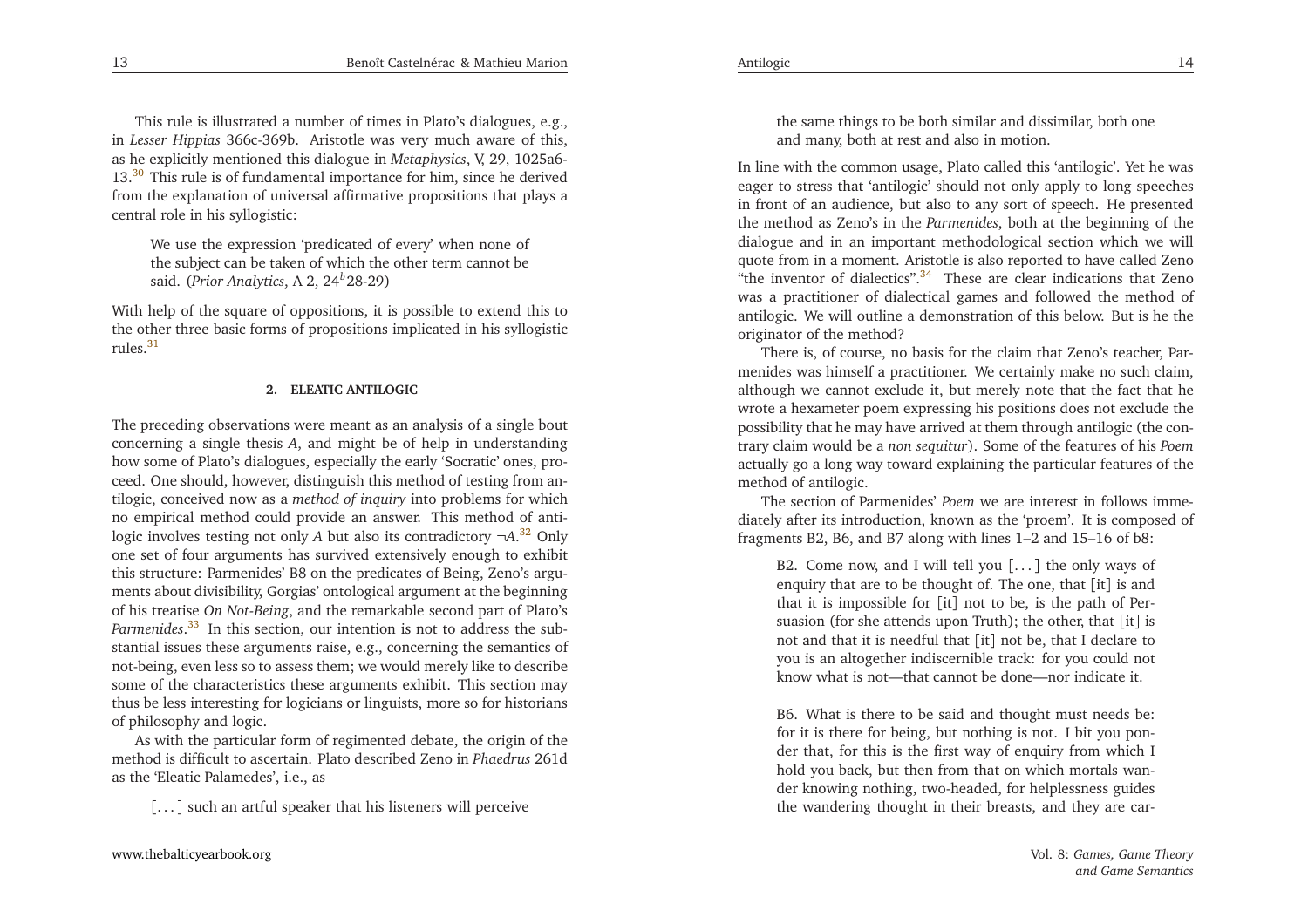<span id="page-8-5"></span>ried along, deaf and blind at once, dazed, undiscriminating hordes, who believe that to be and not to be are the same and not the same; and the path taken by them all is backward turning (*palintropos*).

B7. For never shall this forcibly be maintained, that things that are not are, but you must hold back your thought from this way of enquiry, nor let habit, born of much experience, force you down this way, by making you use an aimless eye or an ear and <sup>a</sup> tongue full of meaningless sound: judge by reason the strife-encompassed trial (*poluderis elenchus*)spoken by me.

B8. There still remains just one account of <sup>a</sup> way, that itis.

<span id="page-8-1"></span>[...] And the decision about these things lies in this: it is or it is not  $35$ 

<span id="page-8-3"></span>One should note the mention of the *poluderis elenchus*, i.e., at the end of B7. It implies that Parmenides saw the content of these passages not as exhibiting <sup>a</sup> 'refutation', as this might be an incorrect translation of *elenchus*, but rather <sup>a</sup> *trial* or <sup>a</sup> *test*. Parmenides is discussing here possible routes or ways of enquiry, that start either with 'it is' (*estin*), 'it is not' (*ouk estin*), or <sup>a</sup> combination of both, suggested in B6: "to beand not to be are the same and not the same". $36$  It is these that have to be tested.

We are interested in the deductive structure of his argument, in theform of <sup>a</sup> double disjunctive syllogism with the premise:

<span id="page-8-2"></span>
$$
A \vee \neg A \vee (A \& \neg A)
$$

This has been denied, but at an exorbitant price, that of affirming thatParmenides had worse logical skills than Sextus Empiricus' dog.<sup>[37](#page-14-14)</sup> On the other hand, it must be said that accounts of the possible antilogicalstructure of the *Poem* are, so far, not very sophisticated.<sup>[38](#page-14-15)</sup>

In the briefest possible terms, Parmenides reasons as follows. One of his tasks is to block the third way, '*<sup>A</sup>* & <sup>¬</sup>*A*'. In essence, his argumen<sup>t</sup> is that '*<sup>A</sup>* & <sup>¬</sup>*A*' is contradictory: the path is '*palintropos*' or 'backward turning'. So one is left with the other two alternatives, and in B8 the

point is clearly expressed: "the decision about these things lies in this: it is or it is not". This is often read as the Law of Excluded Middle, but Parmenides is asking for <sup>a</sup> choice between *<sup>A</sup>* and <sup>¬</sup>*A*', having eliminated <sup>a</sup> combination of both as the third alternative. It is worth recalling herethe definition of exclusive disjunction:

(*A* <sup>∨</sup> *<sup>B</sup>*) & <sup>¬</sup> (*<sup>A</sup>* & *<sup>B</sup>*)

<span id="page-8-4"></span><span id="page-8-0"></span>and to notice that Parmenides is in effect arguing that, the choice between *<sup>A</sup>* and <sup>¬</sup>*<sup>A</sup>* has to be exclusive. His other task is to block the second way, which he does in B2 with <sup>a</sup> short argument: "for you could not know what is not—that cannot be done—nor indicate it". The point seems to be that one cannot even begin travelling down thatpath, because it is 'indiscernible'.<sup>[39](#page-14-16)</sup> Finally, the beginning of B8 simply affirms the result of <sup>a</sup> double application of the disjunctive syllogism to the starting premise: "There still remains just one account of <sup>a</sup> way, that it is".

To see what possible connection this argumen<sup>t</sup> might have with antilogic, we have to keep in mind that Parmenides has been talking about submitting to <sup>a</sup> test three *ways* of enquiry: *<sup>A</sup>*, <sup>¬</sup>*A*, and '*<sup>A</sup>* & <sup>¬</sup>*A*', all of which are incompatible with one another. And it is clear at least that the third way is rejected because it immediately leads to contra-diction.<sup>[40](#page-14-17)</sup> This suggests that one way to test both *A* and  $\neg A$  is to look for contradictions on both sides. This is not exactly Parmenides standpoint, <sup>g</sup>iven that he argues for no contradiction on one side, namely that of 'it is' (*estin*) taken *simpliciter* as 'it is there for being' (*esti einai*, B6), but this is enough to ge<sup>t</sup> us going.

Before moving on to Zeno, we would like to point out another characteristic of the *Poem* that arguably has its roots in antilogic. If one is to look for contradictions, so simple an assertion as 'it is', especially since it is not paradoxical or self-refuting, will not be enough on its own. One needs to appeal to <sup>a</sup> set of predicates to try and engender contradictions, i.e., to travel down that path, as Parmenides would say. These are par<sup>t</sup>/whole, limited/unlimited, etc. As we shall see, Parmenides' carefully chosen set of predicates in B8 is also to be found in Zeno, Gorgias, and Plato.

For our brief presentation of Zeno's arguments about divisibility, we chose as our point of departure Plato's *Parmenides*. That his remarks on Zeno may be taken as reliable has been controverted, and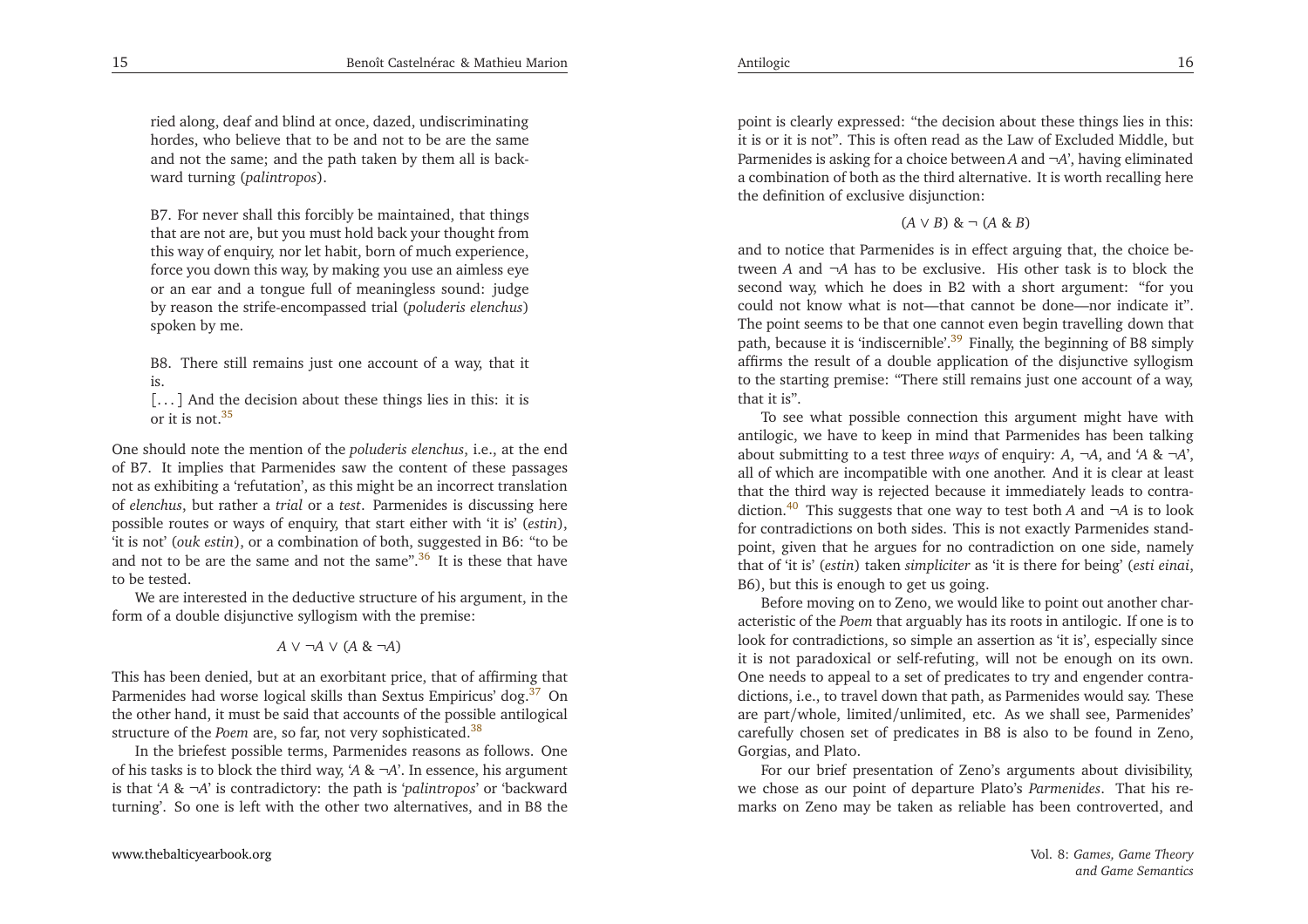it is rather certain that the meeting between Parmenides, Zeno, and Socrates is imaginary, but it seems equally wrong to think that, <sup>g</sup>iven Plato's limited audience in his own time, he could have written anything fanciful about Zeno. In the opening pages, there is <sup>a</sup> precious exchange between young Socrates and Zeno, concerning Zeno's book, which is reported here to have been written in defence of the monism of his master, Parmenides, against the contradictory thesis that 'it ismany' (*esti ta polla*). Socrates first asks:

<span id="page-9-6"></span><span id="page-9-5"></span>Is this the point of your arguments—simply to maintain, in opposition to everything that is commonly said, that things are not many? And do you suppose that each of your arguments is proof for this position, so that you think you <sup>g</sup>ive as many proofs that things are not many as your book hasarguments?<sup>[41](#page-14-18)</sup> Is that what you're saying—or do I misunderstand? (127e)

<span id="page-9-1"></span>To which Zeno replied:

<span id="page-9-4"></span>No [. . . ]. On the contrary, you grasp the genera<sup>l</sup> point of the book splendidly. (127e–128a)

One might infer from this that Zeno is, in the fashion of Vlastos' 'Socratic *elenchus*' discussed above, providing numerous instances of *reductio ad absurdum* for the thesis 'it is many', thus proving as many times that 'it is one'. But Zeno adds <sup>a</sup> little bit further on in the conversation:

Still, you haven't completely discerned the truth about my book [. . . ] The truth is that the book comes to the defence of Parmenides' argumen<sup>t</sup> against those who try to make fun of it by claiming that, if it is one, the consequence for the argumen<sup>t</sup> is to suffer many things both ridiculous and contradictory to it (*polla kai geloia sumbainei paskhein tôi logôi kai enantia hautôi*). Accordingly my book contradicts (*antilegei*) those who assert the many and pays them back in kind with something for good measure. Since it aims to make clear that their hypothesis, if it is many, would, if someone examined the matter thoroughly, suffer consequences even more ridiculous than those suffered by thehypothesis if its being one.  $(128b-d)^{42}$  $(128b-d)^{42}$  $(128b-d)^{42}$ 

[www.thebalticyearbook.org](http://www.thebalticyearbook.org/)

Zeno's revised claim here is that he merely drew contradictions from the opposite thesis in order to contradict it, and this is in line with the conception of antilogic developed in this paper. It is interesting to note that Zeno says here that he is <sup>g</sup>iving <sup>a</sup> reply to critics of Parmenides who already argued in the same manner as he did. This 'game of contradicting' had probably been going on since Parmenides, who couldvery well be arguing *contra* <sup>a</sup> rival school.

<span id="page-9-0"></span>Zeno's four arguments about divisibility are the only surviving set which is extensive enough for us to draw some conclusions concerning his method. Aristotle himself frequently alludes to these arguments asbeing 'against motion', a frequent misunderstanding.<sup>[43](#page-14-20)</sup> Under a reading harking back to the opening pages of the *Parmenides*, and revivedin the 19<sup>th</sup> century in Paul Tannery's seminal paper,<sup>[44](#page-14-21)</sup> they are meant to defend Parmenides' monism by deriving contradictions from the con-<br>tracy have the site if it is mapp? (si nalla sati). It is two that the same trary hypothesis, 'if it is many' (*ei polla esti*). It is true that the contradictions involve motion, but they are not *against* motion. To recall Plato's words in the *Phaedrus* 261d, "his listeners will perceive the same things to be [. . . ] *both at rest and also in motion*" (our italics).

<span id="page-9-3"></span><span id="page-9-2"></span>In antilogical form the arguments would (roughly) run like this. Zeno would secure agreemen<sup>t</sup> from his adversary that 'there is motion', <sup>a</sup> typical *endoxa* if there is one (and one that must have been brought against Parmenides, since for him Being does not undergo any change). Next, supposing that 'it is many', suppose that 'space and time are divisible' (to assume the contrary would lead one into immediate difficulties). He would then raise <sup>a</sup> question of the form 'Is it*A*or  $\neg A$ ?', namely: 'Are they infinitely divisible or not?' Supposing that the adversary chooses infinite divisibility, with 'The Stadium',<sup>[45](#page-14-22)</sup> Zeno would ge<sup>t</sup> his adversary to concede that the runner wishing to reach the other end of <sup>a</sup> stadium would not move, because he would have first to traverse its first half, then the first half of the first half, and so forth *ad infinitum*.[46](#page-14-23) If, however, the adversary were to choose instead that space and time are only finitely divisible, i.e., that there are indivisible *minima*, then by 'The Arrow',<sup>[47](#page-14-24)</sup> Zeno would get him to concede the claim that an arrow in flight must be motionless in an instant, because if it were to change position, the instant would be divisible. Sothe arrow is always at rest.

Thus Zeno provided two arguments: one for*A* (infinite divisibility)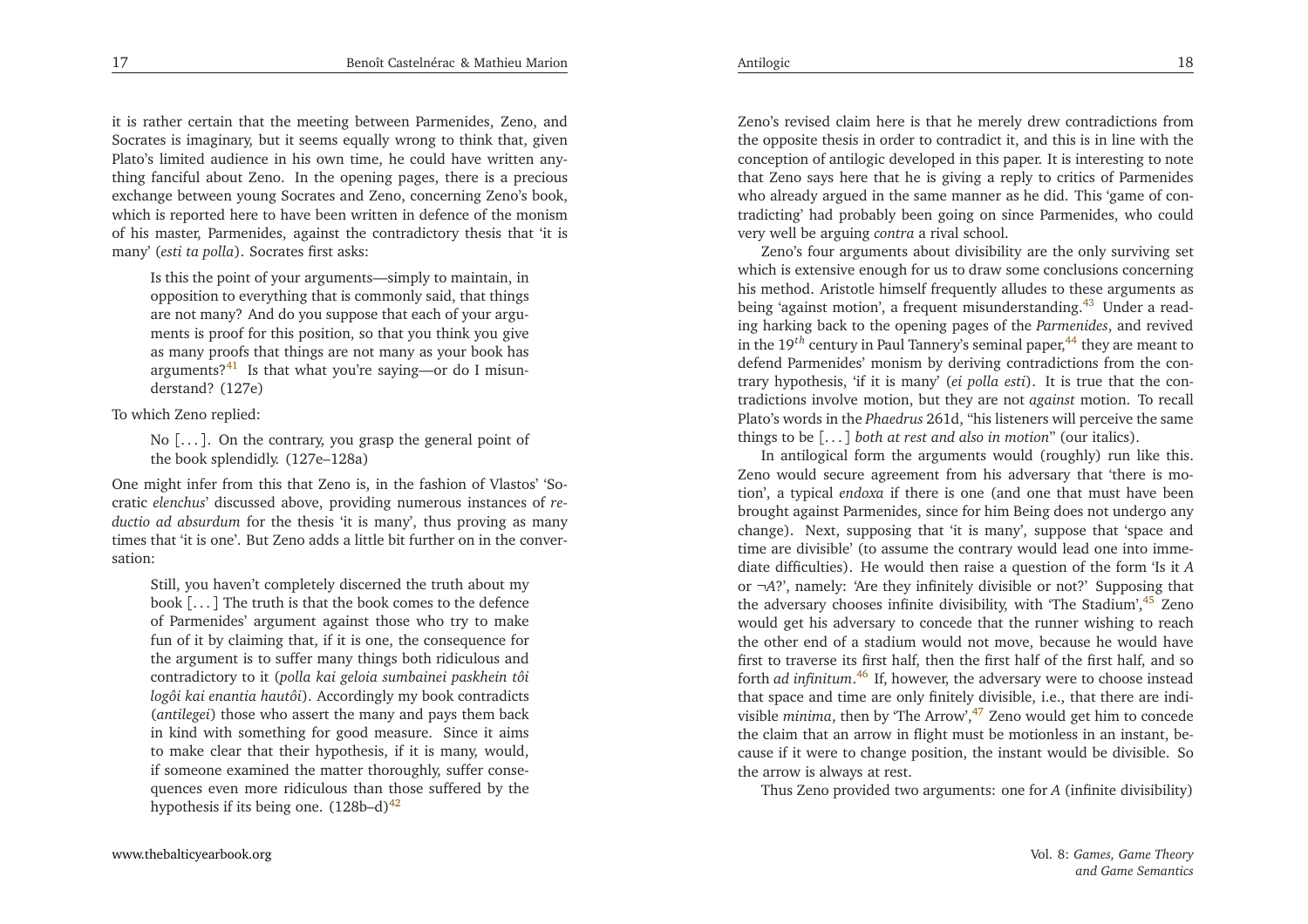<span id="page-10-4"></span><span id="page-10-3"></span>and one for <sup>¬</sup>*<sup>A</sup>* (finite divisibility). As we know, however, the 'paradoxes' come in pairs: 'The Moving Rows' is, like 'The Arrow', also an argumen<sup>t</sup> deriving <sup>a</sup> contradiction from the claim that 'space and time consist of indivisible minima', while 'The Achilles' complements the 'The Stadium' for the opposite supposition. Why four arguments divided in pairs? The answer is in the methodological passage towardsthe middle of *Parmenides*, where Parmenides tells the young Socrates:

<span id="page-10-0"></span>take as an example this hypothesis that Zeno entertained: if many are, what the consequences must be for the many themselves in relation to themselves and in relation to the one, and for the one in relation to itself and in relation to the many? And, in turn, on the hypothesis, if many are not, you must again examine what the consequences will be both for the one and for the many in relation tothemselves and in relation to each other. (136a–b)

Using this as <sup>a</sup> cue, we can see that in each pair, one argumen<sup>t</sup> derives <sup>a</sup> contradiction from <sup>a</sup> body's motion considered *in itself*, these are 'The Arrow' and 'The Stadium', while the other arguments, 'The Achilles' and 'The Moving Rows', derive <sup>a</sup> contradiction from <sup>a</sup> body's motion *in relation to* the movement of another body. So the arguments about divisibility would be structured like this:<sup>[48](#page-14-25)</sup>



This example should illustrate the method of antilogic. Although it is not possible even to begin arguing for this point properly, one could sugges<sup>t</sup> that this is also the structure of the eight series of deductions in the second half of *Parmenides* (137c–166c). Indeed, in the very same fashion, the arguments are structured around the supposition 'Ifit is one' (*ei hen estin*) and its negation, and consequences for the 'one'

(or 'unity') are deduced (1*st* Hypothesis) that are at first negative (first series of deduction) and then positive (second series of deduction), and so forth, and organized around the distinction between 'in itself' and'in relation to others', to give the following structure:  $49$ 



<span id="page-10-2"></span><span id="page-10-1"></span><sup>A</sup> proper understanding of the structure of these arguments is no idle task, <sup>g</sup>iven the historical importance of Neoplatonist readings of the dialogue, which read the first deduction of the first hypothesis as <sup>a</sup> form of negative theology meant to reveal an unknowable and ineffable God beyond reality. Such readings destroy the antilogical structure of the second par<sup>t</sup> of the *Parmenides*, as well as leaving unexplained the presence of the other series of deductions.<sup>[50](#page-14-27)</sup>

The arguments of the second par<sup>t</sup> of *Parmenides* also share two further features with Parmenides' poem. First, there is the odd case of <sup>a</sup> third series of deductions under the <sup>1</sup>*st* hypothesis, at 155e–157b, ofthe form '*<sup>A</sup>* & <sup>¬</sup>*A*':

If the one is [. . . ] both one and many and neither one nor many. (155e)

This is reminiscent of Parmenides' third way. As <sup>a</sup> matter of fact, the first hypothesis as <sup>a</sup> whole thus looks very 'Parmenidian', since it investigates in turn,  $A$ ,  $\neg A$  and  $'A$  &  $\neg A$ . This is also the structure of Gorgias' ontological argumen<sup>t</sup> at the beginning of his treatise *On Not-Being*<sup>[51](#page-14-28)</sup> since he derives contradictions in every branch of this hypothesis:

If anything exists either it is the existent that exists or the non-existent, or both the existent and the non-existent ex- $ist.52$  $ist.52$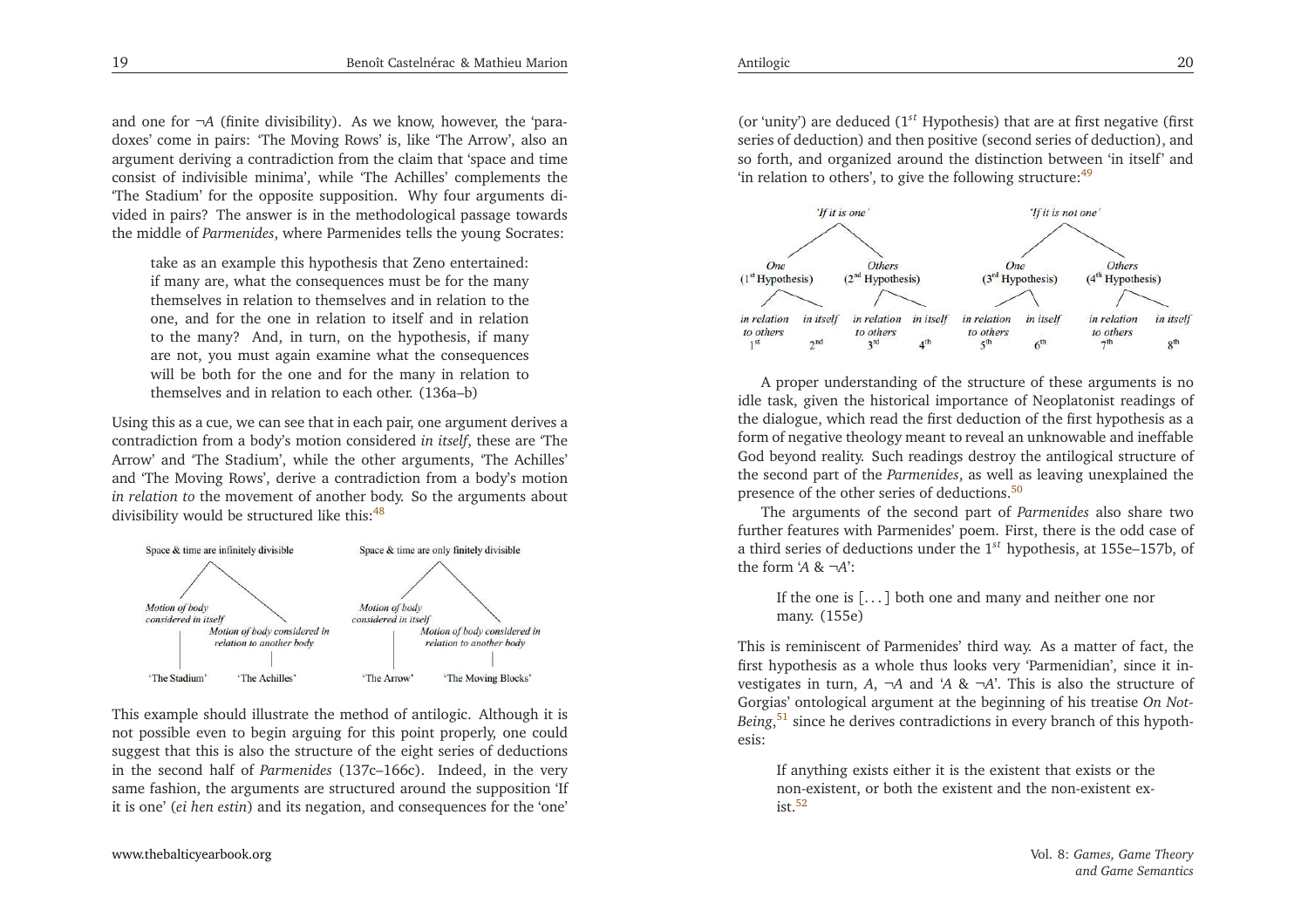Likewise, Gorgias goes on deriving contradictions for the three paths, blocking them all.

This feature, typical of Eleatic antilogic, has disappeared in Aristotle, who has bouts beginning with problems of the form 'Is it *<sup>A</sup>* or <sup>¬</sup>*A*?' (*Topics* I, 4, <sup>101</sup>*b*32–33 and VII, 2, <sup>158</sup>*<sup>b</sup>*14–25). For example, Aristotle in *De Caelo*, I, 10, <sup>297</sup>*b*<sup>4</sup> *<sup>f</sup>*., the question is 'Is the world eternal or not?'. It is an important point to make in relation to the interpretation of Aristotle that he kept the idea of an enquiry that would *first* proceed by deriving contradictions on both sides of <sup>a</sup> problem and frequently speaks in this context of *aporia*—'difficulties' or 'puzzles'—as in *Nicomachean Ethics* VII, <sup>1145</sup>*b*2–7:

<span id="page-11-1"></span>We must, as in all other cases, set out the <sup>p</sup>henomena before us and, after first [going through all the] difficulties, go on to prove, if possible, the truth of all the reputable opinions about these affections or, failing this, of the greater number and the most authoritative; for if we both resolve the difficulties and leave the reputable opinionsundisturbed, we shall have proved the case sufficiently. $53$ 

Aristotle further points out in *Topics*, VI, 6, <sup>145</sup>*b*17–20 that *aporiai* emerge precisely when, 'going through the difficulties on either side', the results turn out to be equally puzzling:

Likewise also an equality between contrary reasonings wouldseem to be <sup>a</sup> cause of perplexity; for it is when we reflect on both sides of <sup>a</sup> question and find everything alike to be in keeping with either course that we are [puzzled] about which one we are to do. (Translation slightly modified.)

The most significant example of this is *Metaphysics* Book III, which contains <sup>a</sup> discussion of 14 such aporiai, about which Aristotle sim-ply does not tell us which side he takes.<sup>[54](#page-14-31)</sup> That Aristotle believed that this method of antilogic, i.e., 'going through the difficulties on either side' is <sup>a</sup> *necessary* condition for <sup>p</sup>hilosophy, is expressed at *Topics*, VIII, 14,  $163^{b}9-16$ :

[. . . ] when it comes to knowledge and the wisdom that comes from <sup>p</sup>hilosophy, being able to discern—or havingalready discerned—the consequences of either assumption

is no small instrument: for it remains to choose one or the other of these rightly. In order to do that, one must be naturally <sup>g</sup>ifted with respec<sup>t</sup> to truth: to be properly able to choose the true and avoid the false. This is just what the naturally good are able to do, for it is by loving and hating in the right way whatever is presented to them that theyjudge well what is best.

There is an exact correspondence with Aristotle's own practice, as hebegins his treatises in this way.[55](#page-14-32)

<span id="page-11-2"></span>One final point about predicates. We noted earlier that, suppositions such as 'it is one' not being evidently self-contradictory, one needs, in order to derive contradictions, to consider the bearing of the suppositions on <sup>a</sup> set of qualifications, such as limited/unlimited, motion/rest, equal/unequal, etc. As Reginald Allen once noticed, the list of the qualifications in the *Parmenides* "reflects the Eleatic tradition", as the list is almost fully represented in Parmenides' *Poem* (B8), and "may indeed conform to the principal divisions of Zeno's book" [\(Allen](#page-15-2) [1983](#page-15-2), <sup>188</sup> & 306-307n. 80). If we also list predicates involved in Gor<sup>g</sup>ias' ontological argument, we find <sup>a</sup> remarkable overlap, even though we do not have, in the case of Zeno, <sup>a</sup> complete set of arguments. Thefollowing table, from <sup>a</sup> partial list, should suffice to illustrate our point:

<span id="page-11-0"></span>

|            | .imited<br>Unlimited | In itself/<br>In another | Divisible/<br>Indivisible | Like<br>Unlike | Contact<br>No contact | Part<br>Whole | Equal/<br>Non equal | Motion<br>Rest |
|------------|----------------------|--------------------------|---------------------------|----------------|-----------------------|---------------|---------------------|----------------|
| Parmenides |                      |                          |                           |                |                       |               |                     |                |
| Zeno       |                      |                          |                           |                |                       |               |                     |                |
| Gorgias    |                      |                          |                           |                |                       |               |                     |                |
| Plato      |                      |                          |                           |                |                       |               |                     |                |

Aristotle also proposed <sup>a</sup> list of 'categories' in *Topics* <sup>I</sup> 9, <sup>103</sup>*b*20–26:

Now, then, next after this we must distinguish the categories of predications in which the four *<sup>&</sup>lt;*types of*<sup>&</sup>gt;* predication mentioned are found. These are ten in number: what-it-is, quantity, quality, relation, location, time, position, possession, doing, undergoing. An accident, <sup>a</sup> genus, <sup>a</sup> unique property, and <sup>a</sup> definition will always be in one of these categories, for all the premises *<sup>&</sup>lt;*produced*<sup>&</sup>gt;* by means of them signify either <sup>a</sup> what-it-is, or <sup>a</sup> quantity, or<sup>a</sup> quality, or some one of the other categories.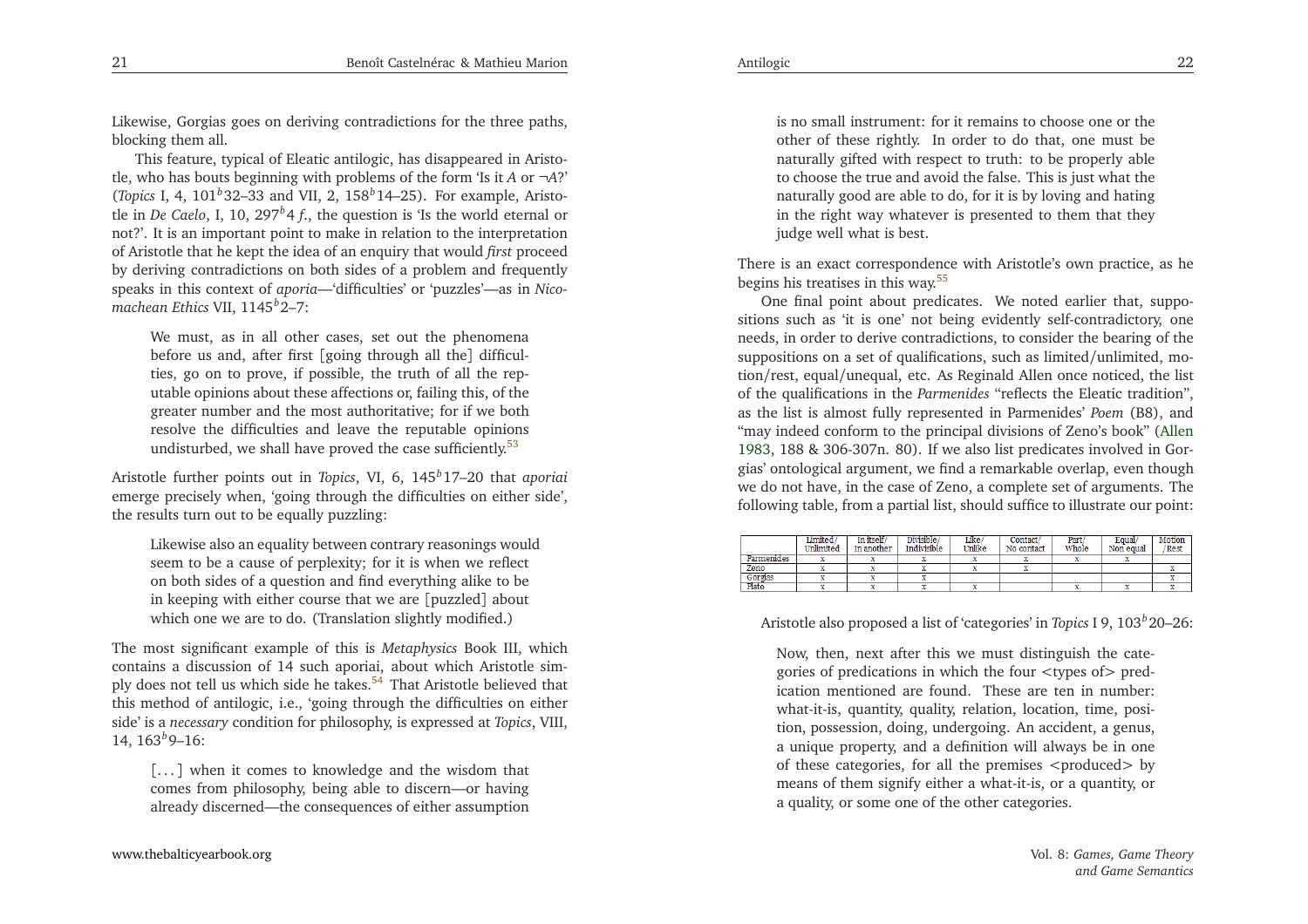This list is of course very closely related to the ten-fold division in the *Categories* (there is only <sup>a</sup> difference in the name of the first category). In his notes to the *Categories*, J. L. Ackrill suggested that Aristotle arrived at his list of categories by reflecting on questions, e.g., noticingthat

<span id="page-12-0"></span>An answer to 'where?' could not serve as an answer to'when?'. [\(Ackrill](#page-15-3) [1963](#page-15-3), 78)

<span id="page-12-1"></span>This view has been debated since by commentators, but we feel it must be on the right track: our suggestion would be that Aristotle's list originates in the practice of question and answer. There are some major differences, however, between Aristotle and his predecessors in this respect. While they used <sup>a</sup> specific set of contradictory predicates that had been carefully selected originally by Parmenides for his own purposes, Aristotle was far more encompassing and systematic in his classification of predicates of Greek language. Furthermore, Aristotle's classification is not in terms of pairs of contradictory predicates. Nevertheless, the presence of the list of categories in *Topics* <sup>I</sup> <sup>9</sup> suggests that his systematic study was for the purpose of advancing knowledge of the predicates involved in antilogic. After all, *Topics* is <sup>a</sup> handbook to teach <sup>p</sup>layers how to excel in the game, and categories are involvedin an essential way in the *topoi*.

#### <span id="page-12-4"></span>**3. CONCLUDING REMARKS: THE ORIGIN OF LOGIC**

Logic is reputed to have originated in Aristotle's syllogistic and in the writings of Stoics such as Chrysippus. The study of logic in Ancient <sup>p</sup>hilosophy was renewed in the last century following the advent of modern logic, in particular by Jan Łukasiewicz, but in his study of *Prior Analytics*,[56](#page-14-33) he did not take antilogic into consideration, and he forced upon the text <sup>a</sup> particular syntactic approach, that of axiomatics, that clearly did not fit it; he ended up claiming that syllogisms are not valid inferences but true universalized conditionals, and portrayed syllogistic not as the underlying logic of the theory of demonstrations in *Posterior Analytics*, but as <sup>a</sup> logic of terms that presupposed in turn <sup>a</sup> propositional logic as underlying logic. $57$  He thus faulted Aristotle for having ignored the latter, and rightly credited the Stoics for its invention. Under those conditions, it is difficult to see why Aristotle should

be considered the inventor of logic, as we understand the term, if onlybecause of, say, his use of schematic letters.<sup>[58](#page-14-35)</sup>

<span id="page-12-3"></span><span id="page-12-2"></span>This is not the <sup>p</sup>lace for <sup>a</sup> critique of this approach, already severely undermined since <sup>p</sup>ioneering work by Timothy Smiley and John Corco-ran in the 1970s.<sup>[59](#page-14-36)</sup> We would like simply to say a word about Aristotle's context. Much of the work in the history of logic in this tradition has shown <sup>a</sup> remarkable lack of sensitivity to it. With Łukasiewicz, history of logic looked more like an attempt at fitting Aristotle's text onto the Procrustean bed of one's own axiomatic conception of logic, and, although work by Smiley and Corcoran certainly fitted the text much better, it was also ahistorical. We simply submit that antilogic was an essential par<sup>t</sup> of the context within which both Aristotle and the Stoics introduced their ideas. The guiding ideas of game semantics allowed us to reconstruct antilogic, and rules 1–5 indicate that bouts proceeded in two basic steps: first, in <sup>a</sup> series of questions and answers, *Questioner* was able to elicit agreemen<sup>t</sup> from *Answerer* to the theses that entail the contradictory of the thesis with which the bout started, and, secondly, from these *Questioner* inferred the impossibility (*adunaton*). The logical steps at the end of the bouts were at first not made explicit in terms of rules of inference because of their intuitive obviousness, but it is not surprising that Aristotle, and later on the Stoics, would search for rules here, so as to teach their <sup>p</sup>layers which premises they needed to perform in order to undergo an *elenchus* successfully.<sup>[60](#page-14-37)</sup> Now what was thus *made explicit*, we have not inquired into yet. This is <sup>a</sup> task for logicians and linguists, and we merely propose the foregoing as the basis for this investigation. Antilogic was an essentially *enactive* conception of logic, where the role of the second <sup>p</sup>layer was crucial, something only game semantics allows us to recover. Given the importance of antilogic for <sup>p</sup>hilosophical enquiry, <sup>p</sup>laying was more important than metatheoretic reflection, but that should not mean that the likes of Zeno, Gorgias andPlato should not count among the most remarkable logicians in history.

#### **Notes**

*[1](#page-1-0)*The expression 'Socratic *elenchus'* would lead one to believe that either Socrates invented the method or that no one used it after him or both. These claims, however, can only be upheld by blatantly disregarding <sup>a</sup> large amount of evidence pointing towidespread use of that word prior to and after Socrates. Terminological issues are also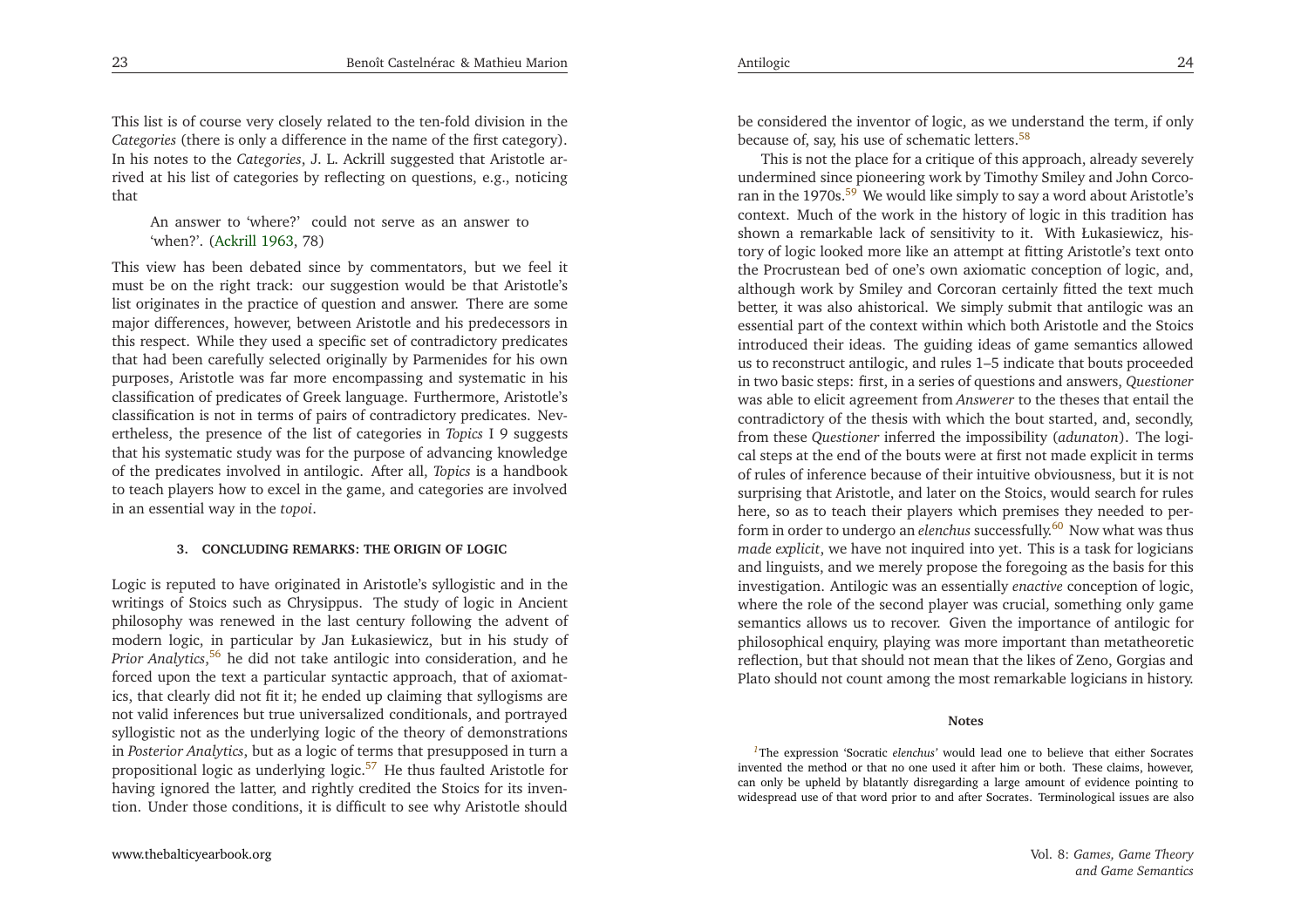<span id="page-13-19"></span><span id="page-13-7"></span>complicated by the fact that the words *'dialektike'* and *'eristike'* were at first used to describe the same method, but the latter took on negative connotations, often associated with the Sophists, whose name became synonymous with misuses of the method, for which we now have the word 'sophistry', while the former came to acquire <sup>a</sup> variety of meanings that have nothing to do with the 'method of the elenchus'. But these points should not detain us. See [Nehamas](#page-15-4) [\(1990\)](#page-15-4) for <sup>a</sup> discussion on 'dialectic', 'eristic' and'antilogic' in Plato.

<span id="page-13-18"></span><span id="page-13-17"></span><span id="page-13-6"></span><span id="page-13-5"></span>*[2](#page-2-0)On the Nature of Man*, I. Translation from [Jones](#page-15-5) [\(1947\)](#page-15-5), modified.

*[3](#page-2-1)*Previous work in the wake of Lorenzen, includes [Ebbinghaus](#page-15-6) [\(1964](#page-15-6)); [Krabbe](#page-15-7) [\(2006\)](#page-15-7); [Castelnérac](#page-15-0) & Marion [\(2009\)](#page-15-0); [Rahman](#page-16-3) & Keiff [\(2010](#page-16-3)); Marion & [Rückert](#page-15-8) [\(unpublished](#page-15-8)). Our reason for eschewing any reference to dialogical logic is to keep our presentation atthe most general level, unrestricted by any specific ties to the latter.

<sup>[4](#page-2-2)</sup>A possible line of inquiry that we have in mind is the study of Plato's dialogues, as illustrations of dialectical games, from the standpoint of ludics. Alain Lecomte and Myriam Quatrini have applied ludics to the study of dialo[g](#page-15-9)ue as <sup>a</sup> game; see, e.g., Lecomte & Quatrini [\(2011](#page-15-9)), and Part IV of [Lecomte](#page-15-10) [\(2011](#page-15-10)). This could usefully be applied to the study of Plato's dialogues, to learn more about the way they function—one of us is currently working with Alain Lecomte in applying this setting to the study of LesserHippias.

<span id="page-13-21"></span><span id="page-13-20"></span><span id="page-13-16"></span><span id="page-13-15"></span>*[5](#page-2-3)*Also called 'dialectical games' in [Castelnérac](#page-15-0) & Marion [\(2009](#page-15-0)).

<sup>[6](#page-2-4)</sup>Another reason is the very nature of dialectical games, as any report of these verbal encounters would have been from memory. Furthermore, there was no literary style that would have consisted of straightforward reports of particular dialectical bouts. The closest we have to this is one short argumen<sup>t</sup> in Aristophanes' *Clouds*, some pages in Xenophon, and the highly elaborate works of Plato. Worse, famed practitioners such as Socrates or Arcesilaus would not commit anything to writing. Therefore, arguments with <sup>a</sup> dialectic origin were for the most par<sup>t</sup> written down in <sup>a</sup> form that was not 'dialogical'. Some arguments, such as the Sorites, clearly retained their dialectical form, others did not and one has to use care in reconstructing them. We shall see an example of the issuesinvolved below with Zeno's arguments about divisibility.

*[7](#page-2-5)*Diogenes Laertius, *Lives of Eminent Philosophers*, IX, 8, 55. Here 'opposing arguments' translates '*antilogion*'

*[8](#page-3-0)*Aristotle wanted also to contrast, at the end of *On Sophistical Refutations*, his own *Topics* with the unsystematic teachings of the Sophists. The latter is organized in eight books, with the first and last ones providing <sup>a</sup> description of the games and their rules, along with some advice to the <sup>p</sup>layers, while the intervening <sup>6</sup> books are <sup>a</sup> catalogue of more than <sup>300</sup> *topoi*, i.e., 'places' or 'locations', the purpose of which is, as Jacques Brunschwig so aptly pu<sup>t</sup> it, "to frame premises from <sup>a</sup> <sup>g</sup>iven conclusion" [\(Brunschwig](#page-15-11) [1967](#page-15-11), xxxix). For example, <sup>g</sup>iven that the answerer asserts *<sup>A</sup>*, the questioner must then drive him into <sup>a</sup> contradiction, i.e., to find ways of having him concede <sup>¬</sup>*A*, and the appropriate topos is meant to help the questioner find the further premises needed to entail <sup>¬</sup>*A*, so that he has to first ge<sup>t</sup> the proponen<sup>t</sup> to concede these, and only then to draw the inference to the contradiction. All of this is lacking in texts such as *Dissoi Logoi*, hence Aristotle's pride at 34, <sup>183</sup>*b*<sup>36</sup> & <sup>184</sup>*b*<sup>1</sup> that nothing of the sort existed before him. In this respect, it is quite interesting to note that in this last passage, he also claims that his work is the result of "experimental researches"; this implies having <sup>p</sup>layed anincredible amount of games.

<span id="page-13-13"></span><span id="page-13-12"></span><span id="page-13-11"></span><span id="page-13-10"></span><span id="page-13-8"></span><span id="page-13-1"></span><sup>[9](#page-3-1)</sup>In the very same passage Aristotle mentions his "present inquiry" and this is meant to cover both books, so *On Sophistical Refutations* should simply be seen as the ninth andfinal book of *Topics*.

*[10](#page-3-2)*See Dillon & [Gergel](#page-15-12) [2003](#page-15-12), 320–333).

*[11](#page-3-3)*[Dupréel](#page-15-13) [\(1922](#page-15-13)); [Dupreél](#page-15-14) [\(1948](#page-15-14)) thought the resemblance between the *Dissoi logoi* and Plato's dialogue so conspicuous that he accused the latter of simply <sup>p</sup>lagiarizing the sophists; of course, this is going too far, but it is true that Plato is not purely original inthe topics he chose and the way his characters argue against one another.

<span id="page-13-14"></span><span id="page-13-9"></span>*[12](#page-3-4)*The contrast is also drawn with other prominent Sophists: Hippias in *Lesser Hippias*, 373a, and Protagoras in *Protagoras* 334c-d. In both cases, <sup>a</sup> wily Socrates invokes his lack of memory, but the most important reason he invokes is that speeches, like books, do not answer questions, at *Protagoras*, 329a-b. (This is, of course, in line with Socrates' notorious critique of writing at *Phaedrus* 276a-d.) This contrast should not mislead one into thinking that the Sophists were not skilled in the art of dialectical games, as he portrays both Protagoras and Gorgias as capable of <sup>p</sup>laying them at, respectively *Protagoras*, 335a and *Gorgias*, 449b-c, quoted here. Given what we know of them, and their popularity when they were alive, to claim the contrary would have been odd, especially in his days. Gorgias' treatise *On Not-Being* is certainly <sup>a</sup> dialectical *tour de force*.

<span id="page-13-3"></span><span id="page-13-0"></span><sup>[13](#page-3-5)</sup>From which are derived the modern words 'macrology' and 'brachylogy', with slightly different connotations.

<span id="page-13-4"></span><sup>[14](#page-3-6)</sup>As it happens, Plato's dialogues do not merely contain 'yes/no interrogatives', as *'wh-*interrogatives' also frequently occur. Aristotle, however, insisted in this passage that dialectical games should contain only 'yes/no interrogatives' and showed how to transform some '*wh*-interrogatives' into 'yes/no interrogatives': instead of asking 'What is the*<sup>F</sup>*', e.g., 'What is courage?', one simply has to ask <sup>a</sup> disjunction 'Is courage *<sup>X</sup>* or not *<sup>X</sup>*?'

<sup>[15](#page-3-7)</sup>For a full analysis, see [Brisson](#page-15-15) [\(1984\)](#page-15-15).

<span id="page-13-2"></span><sup>[16](#page-3-8)</sup>Still, this is a historically important text, given that it is a key to Neoplatonism, and that the latter <sup>p</sup>layed an important role in the reception of Plato from the Renaissance onwards. It is fitting to note that the modern commentator closest to Neoplatonic readings of the second par<sup>t</sup> of *Parmenides*, F. M. Cornford also translated it as <sup>a</sup> simple monologue, factoring away the young Aristotle's answers, thereby erasing the dialectical dimensionand what it may bring to the understanding of the text [\(Cornford](#page-15-16) [1939\)](#page-15-16).

<sup>[17](#page-4-0)</sup>The notion of 'scoreboard' comes from [Lewis](#page-15-17) [\(1983](#page-15-17)) essay 13. One could alternatively speak of <sup>a</sup> 'commitment store', following [Hamblin](#page-15-18) [\(1970\)](#page-15-18).

*[18](#page-4-1)*See [Crubellier](#page-15-19) [2011](#page-15-19), 25–26.

<sup>[19](#page-4-2)</sup>See [Lear](#page-15-20) [1980](#page-15-20), 8. For more on the intuitionist notion of 'interpretation by replacement', see [Dummett](#page-15-21) [1977](#page-15-21), <sup>218</sup>*f*.

<sup>[20](#page-4-3)</sup>It would be interesting to relate this approach, based on an intuitive recognition of the validity of some basic cases, to John Etchemendy's notorious critique in [Etchemendy](#page-15-22) [\(1990](#page-15-22)) of the model-theoretical account of logical consequence as being unable to capture the intuitive notion of the validity of an inference.

*[21](#page-4-4)*The argumen<sup>t</sup> has <sup>a</sup> strong realist flavour: anyone rejecting the Principle of Non Contradiction and who entertains contradictory beliefs would amount to <sup>a</sup> self-contradictory object, as these contradictory beliefs would be contradictory attributes of thesame subject, and this cannot be the case,. See [Evans](#page-15-23) [1999,](#page-15-23) 139.

*[22](#page-5-0)*DK <sup>82</sup> <sup>B</sup> 11, §25. Translation in Dillon & [Gergel](#page-15-12) [2003](#page-15-12), 90–91.

*[23](#page-5-1)*See, e.g., [Benson](#page-15-24) [\(1995](#page-15-24)). See also, below, the discussion of Zeno in the opening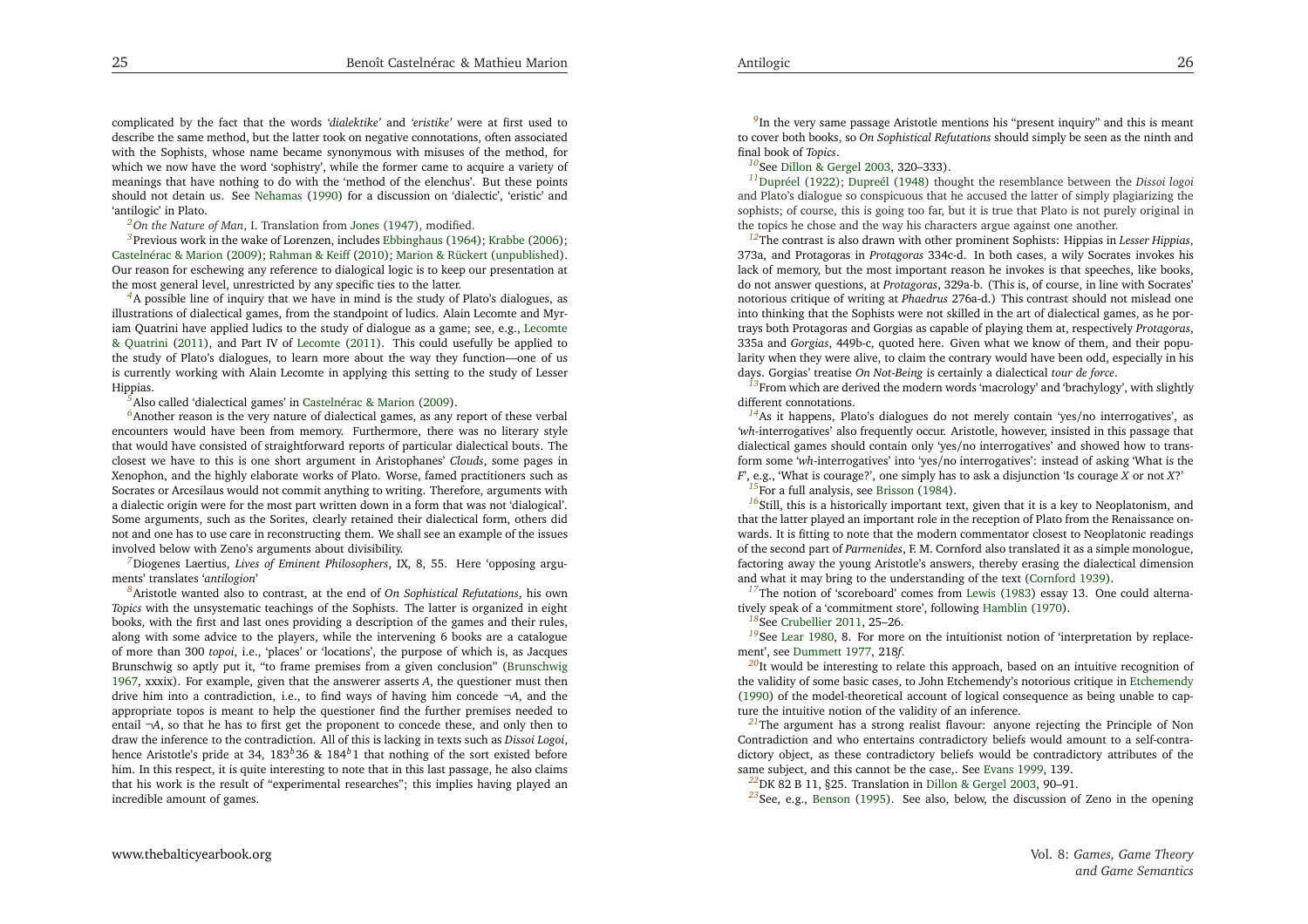<span id="page-14-36"></span><span id="page-14-30"></span><span id="page-14-11"></span><span id="page-14-10"></span>pages of *Parmenides*.

<span id="page-14-34"></span><span id="page-14-33"></span><span id="page-14-16"></span><span id="page-14-13"></span>*[24](#page-5-2)*Donald Davidson, who saw here connections with his own ideas in 'A Coherence Theory of Truth and Knowledge' [\(Davidson](#page-15-25) [2001\)](#page-15-25), pointed out that, according to Vlastos, Plato must have realized "what must be assumed if the elenchus is to produce truths: theassumption is that, in moral matters, everyone has true beliefs which he cannot abandon *and which entail the negations of his false beliefs*" [\(Davidson](#page-15-26) [2005](#page-15-26), 229). Thus Socrates was, according to Davidson, in possession of <sup>a</sup> "method that leads to truth" [\(Davidson](#page-15-26) [2005](#page-15-26), 239), throughout gradual elimination of false beliefs. It seems to us that the same objection can be made here, <sup>g</sup>iven that the point of dialectical games is to test the consistency of sets of beliefs: there is never <sup>a</sup> guarantee that one has eliminated false beliefs rather than true ones. It is always possible that the consistent set one ends upwith contains only false beliefs, so the possibility of massive error remains open.

<span id="page-14-37"></span><span id="page-14-31"></span>*[25](#page-6-0)*See [Vlastos](#page-16-2) [1994,](#page-16-2) 13-17). For more details see [Castelnérac](#page-15-0) & Marion [2009](#page-15-0), 57–59. For Socrates' avowals of ignorance, see [Castelnérac](#page-15-0) & Marion [2009](#page-15-0), 61–62).

*[26](#page-6-1)*The Formal Rule has no parallel in other forms of [g](#page-15-0)ame semantics. See Castelnérac & Marion [2009,](#page-15-0) 61 and section <sup>5</sup> of Marion & [Rückert](#page-15-8) [\(unpublished](#page-15-8)) for detailed explanations.

<span id="page-14-15"></span>*[27](#page-6-2)*The other passage is at *Sophistical Refutations*, 34, 185a25.

<span id="page-14-32"></span><span id="page-14-14"></span><span id="page-14-12"></span>*[28](#page-6-3)*See endnote <sup>4</sup> above.

<span id="page-14-17"></span>*[29](#page-6-4)*The rule is also stated at *Topics*, VIII, 8, 160b1-6. It is also related to the rule for universal quantification in dialogical logic, see section 6 in Marion & [Rückert](#page-15-8) [\(unpublished](#page-15-8)) for <sup>a</sup> detailed discussion.

*[30](#page-7-0)*Aristotle even attributes to Socrates the invention of inductive arguments (*Meta<sup>p</sup>hysics*, XIII, 4, <sup>1078</sup>*<sup>b</sup>*28). This was common knowledge in the 19th century, and thusfar the only logical skill broadly attributed to Socrates.

<span id="page-14-35"></span>*[31](#page-7-1)*For <sup>a</sup> detailed discussion of these last points, see Marion & [Rückert](#page-15-8) [\(unpublished](#page-15-8)).

*[32](#page-7-2)*This is what we called the 'method of dialectical [g](#page-15-8)ames' in Marion & [Rückert](#page-15-8) (unpublished).

 *[33](#page-7-3)*Other arguments by Zeno and further arguments by Melissus were probably of this nature, but the little that we have in our possession is too fragmentary for <sup>a</sup> reconstruction. For an example of an antilogical reconstruction of an argumen<sup>t</sup> by Melissus, see[Makin](#page-15-27) [\(2005](#page-15-27)).

*[34](#page-7-4)*Sextus Empiricus, *Against Logicians*, I, 7, and Diogenes Laertius, *Lives of EminentPhilosophers*, IX, 25.

<span id="page-14-9"></span>*[35](#page-8-0)*Respectively, §§291, 293, <sup>24</sup> and <sup>295</sup> in [Kirk](#page-15-28) et al. [\(1983](#page-15-28)), modified.

*[36](#page-8-1)*Not all commentators agree as to the existence of this third way, see, e.g., the argu-ments in [Curd](#page-15-29) [2004](#page-15-29), 51–63).

*[37](#page-8-2)*Sextus Empiricus, *Outline* of *Pyrrhonism*, I, 69. For this particular claim, see [Lesher](#page-15-30) [\(1984](#page-15-30)), 13. In all fairness to Lesher, such odd claims about the structure of the argumen<sup>t</sup>have practically disappeared from the revised [\(Lesher](#page-15-31) [2002\)](#page-15-31).

*[38](#page-8-3)*The *locus classicus* here remains Montgomery Furth's claim that "the essence of Parmenides's procedure [is] that he is not at this point putting forth an ontology of his own, but is practicing dialectical criticism" [\(Furth](#page-15-32) [1968](#page-15-32), 118).

*[39](#page-8-4)*On <sup>a</sup> reading that takes '*estin*' as both existential and predicative, that this second way is 'indiscernible' may mean that no clear thought can be expressed by <sup>a</sup> negativeexistential proposition.

*[40](#page-8-5)*Parmenides is no 'dialetheist' in the sense of [Priest](#page-16-4) [\(2002](#page-16-4)).

<span id="page-14-29"></span><span id="page-14-26"></span><span id="page-14-24"></span><span id="page-14-23"></span><span id="page-14-22"></span><span id="page-14-20"></span><span id="page-14-19"></span><span id="page-14-7"></span><span id="page-14-5"></span><span id="page-14-4"></span><span id="page-14-1"></span><span id="page-14-0"></span>*[41](#page-9-0)*Proclus, possibly one of the last persons to have seen it, reported that it contained <sup>40</sup> *logoi* in his *Commentary on Plato's Parmenides*, 694, <sup>23</sup> *f*. See [Morrow](#page-15-33) & Dillon [\(1987](#page-15-33)), 72.

*[42](#page-9-1)*Translation slightly modified.

<span id="page-14-21"></span>*[43](#page-9-2)*For example, in *Prior Analytics* <sup>B</sup> 17, <sup>65</sup>*b*18–19 or *Topics*, <sup>Θ</sup>, <sup>8</sup> <sup>160</sup>*b*8–9. *[44](#page-9-3)*See [Tannery](#page-16-5) [\(1885\)](#page-16-5).

*[45](#page-9-4)*At least under the version at *Physics* <sup>Z</sup> 9, <sup>239</sup>*<sup>b</sup>* 11.

*[46](#page-9-5)*The version reported at *Physics*, <sup>Θ</sup> 8, <sup>263</sup>*<sup>a</sup>*15–18, <sup>263</sup>*b*3–9 has it that <sup>a</sup> runner could not reach the other end of <sup>a</sup> stadium because he would have to traverse an infinity of points in <sup>a</sup> finite time, which is impossible, although <sup>a</sup> runner can reach the other end of<sup>a</sup> stadium.

*[47](#page-9-6)*See *Physics* <sup>Z</sup> 9, <sup>239</sup>*b*5–7.

*[48](#page-10-0)*This reading is hardly new, it was suggested by the historian of Greek mathematics, Sir Thomas Heath in [Heath](#page-15-34) [1921](#page-15-34), vol. 1, 273–283), and developed since by G. E. L. Owen in 'Zeno and the Mathematicians' [\(Owen](#page-15-35) [1986](#page-15-35)).

<span id="page-14-27"></span><span id="page-14-25"></span>*[49](#page-10-1)*This reconstruction is partly based on Gill & [Ryan](#page-15-36) [1996](#page-15-36), 57–58 and [Brisson](#page-15-37) [1999](#page-15-37), 46, and needs to be confirmed by <sup>a</sup> detailed exegesis. This approach depends on taking the <sup>p</sup>hrases '*pros heauto*' and '*pros ta alla*', i.e., 'in relation to itself' and 'in relation to the others' to have <sup>a</sup> non-technical, straightforward meaning, and differs in this from[Meinwald](#page-15-38) [1991](#page-15-38), chap 3).

*[50](#page-10-2)*For <sup>a</sup> critique see [Dodds](#page-15-39) [\(1928](#page-15-39)) and [Allen](#page-15-2) [1983](#page-15-2), 189–195.

<span id="page-14-3"></span><span id="page-14-2"></span>*[51](#page-10-3)*Of which there are two versions: Sextus Empiricus' *Against Logicians* VII, <sup>65</sup>*f*. and Pseudo-Aristotle's *On Melissus, Xenophanes and Gorgias*, <sup>979</sup>*<sup>a</sup>*<sup>12</sup> *f*. For <sup>a</sup> comparative study of the structure of Gorgias' argumen<sup>t</sup> in both versions, see [Castelnérac](#page-15-40) [\(forth.](#page-15-40)).

<span id="page-14-28"></span><span id="page-14-8"></span><span id="page-14-6"></span>*[52](#page-10-4)*We quote here from Sextus Em[p](#page-15-12)iricus[,](#page-15-12) *Against Logicians*, VII, 65, translation in Dillon & Gergel [2003](#page-15-12), 68.

<span id="page-14-18"></span>*[53](#page-11-0)*Translation slightly modified.

*[54](#page-11-1)*See [Crubellier](#page-15-41) & Laks [\(2009](#page-15-41)).

*[55](#page-11-2)*For this point, see, e.g., [Brunschwig](#page-15-11) [1967,](#page-15-11) xvi–xvii) or [Smith](#page-16-6) [1997,](#page-16-6) xvii–xix).

*[56](#page-12-0)*See [Łukasiewicz](#page-15-42) [\(1957](#page-15-42)). *[57](#page-12-1)*See [Łukasiewicz](#page-15-43) [\(1968](#page-15-43)).

*[58](#page-12-2)*On this point, see, *inter alia*, [Corcoran](#page-15-44) [\(1974b](#page-15-44)) and [Corcoran](#page-15-45) [\(2009](#page-15-45)).

*[59](#page-12-3)*The key papers here are [Smiley](#page-16-7) [\(1973](#page-16-7)) and [Corcoran](#page-15-46) [\(1974a](#page-15-46)). See also [Lear](#page-15-20) [\(1980](#page-15-20)) and [Smith](#page-16-8) [\(1989](#page-16-8)), which incorporates the Smiley-Corcoran approac<sup>h</sup> in the translationand commentary.

*[60](#page-12-4)*This idea was first ex[p](#page-15-0)ressed in [Hintikka](#page-15-47) [\(1993\)](#page-15-47). See also [Hintikka](#page-15-48) [2007](#page-15-48), 3, Castelnérac & Marion [2009](#page-15-0), 78 and [Crubellier](#page-15-19) [2011](#page-15-19), 25.

#### **References**

We use throughout standard conventions for referring to the texts, and we have used translations in easily available editions when possible, namely (Kirk, Raven & Schofield 1983) for Parmenides and (Dillon & Gergel 2003) for Gorgias, while translations from Plato are from (Cooper 1997), excep<sup>t</sup> for Parmenides, for which we used (Gill & Ryan 1996), and translations from Aristotle from (Barnes 1984), with the exception of (Smith1989) for Prior Analytics and (Smith 1997) for Topics, <sup>I</sup> and VIII. Otherwise, the refer-

Vol. 8: *Games, Game Theoryand Game Semantics*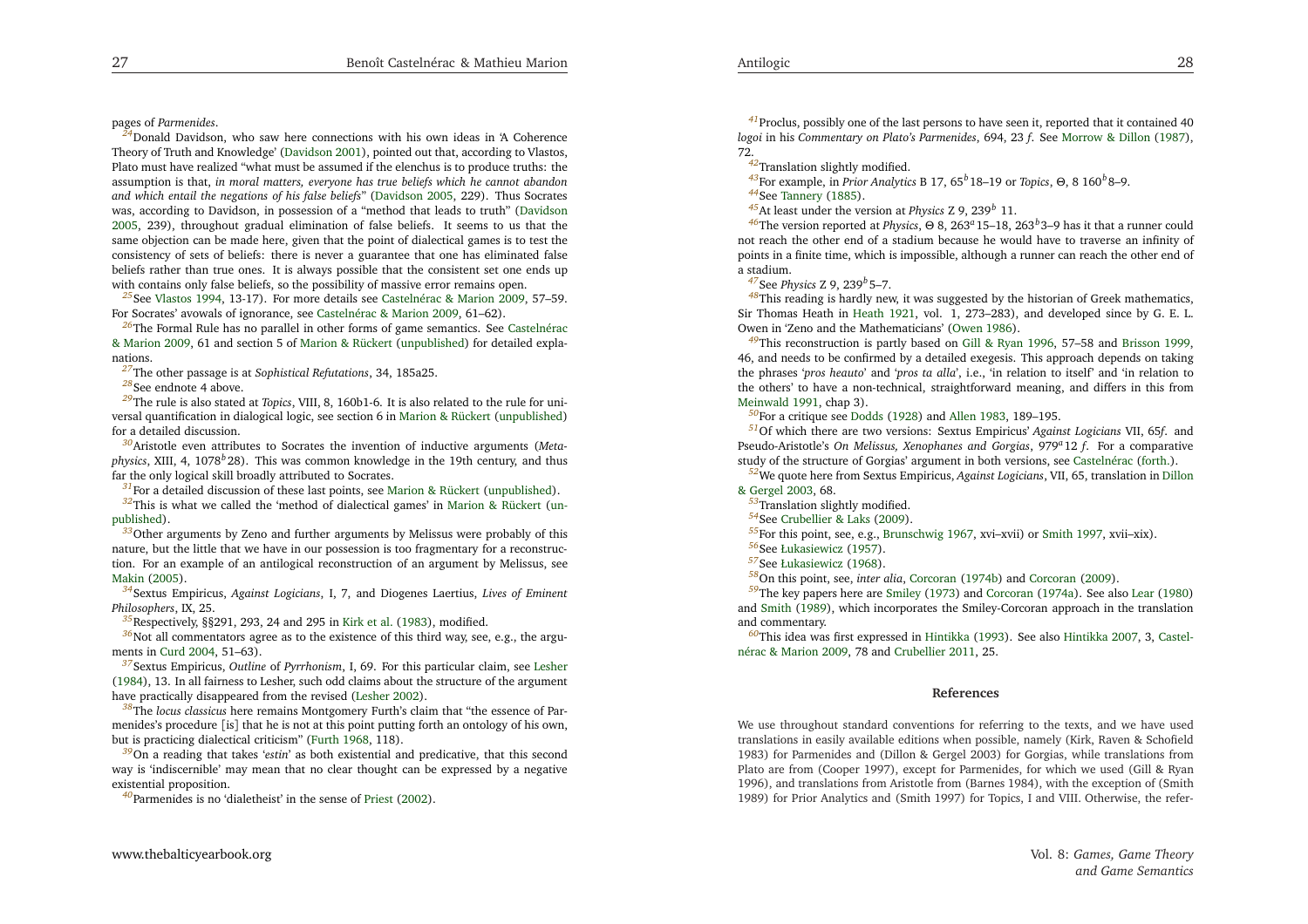<span id="page-15-43"></span><span id="page-15-42"></span><span id="page-15-41"></span><span id="page-15-39"></span><span id="page-15-38"></span><span id="page-15-35"></span><span id="page-15-33"></span><span id="page-15-29"></span><span id="page-15-27"></span><span id="page-15-26"></span><span id="page-15-25"></span><span id="page-15-21"></span><span id="page-15-19"></span><span id="page-15-17"></span><span id="page-15-16"></span><span id="page-15-14"></span><span id="page-15-13"></span><span id="page-15-12"></span><span id="page-15-8"></span><span id="page-15-6"></span><span id="page-15-4"></span><span id="page-15-1"></span>ence is provided in the footnote.

- Ackrill, John L. (ed.). 1963. *Aristotle: Categories and de Interpretatione*. Oxford UniversityPress.
- Allen, Reginald E. (ed.). 1983. *Plato's Parmenides*. Minneapolis, University of MinnesotaPress.
- Barnes, Jonathan (ed.). 1984. *The Complete Works of Aristotle: The Revised Oxford Translation*. Princeton, Princeton University Press.
- Benson, Hugh H. 1995. 'The dissolution of the problem of the elenchus'. *Oxford Studiesin Ancient Philosophy* 13: 45–112.
- Brisson, Luc. 1984. 'Les réponses du jeune Aristote dans la seconde partie du Parménide de Platon. Essai de classification'. *Revue informatique et statistique dans les scienceshumaines* 20: 59–79.
- Brisson, Luc (ed.). 1999. *Platon. Parménide*. Princeton, Paris, Flammarion.
- Brunschwig, Jacques. 1967. *Aristote: Topiques Livres I-IV*. Paris, Belles Lettres.
- Castelnérac, Benoît. forth. 'L'argument ontologique dans le traité Sur le non-être deGorgias'. *Phoenix*, to appear.
- Castelnérac, Benoît & Marion, Mathieu. 2009. 'Arguing for inconsistency: dialectical games in the academy'. In G. Primiero & S. Rahman (eds.) 'Acts of Knowledge: History, Philosophy and Logic', 37–76. London: College Publications.
- Cooper, John M. (ed.). 1997. *Plato: Complete Works*. Indianapolis: Hackett.
- Corcoran, John. 1974a. 'Aristotle's natural deduction system'. In J. Corcoran (ed.) 'Ancient logic and its modern interpretations', 85–131. Dordrecht, D. Reidel.
- ——. 1974b. 'Aristotelian syllogisms: valid arguments or true universalized conditionals?' *Mind* 83, no. 330: 278–281.
- ——. 2009. 'The Founding of Logic. Modern Interpretations of Aristotle's Logic'. *AncientPhilosophy* 14: 9–24.
- Cornford, F. M. 1939. *Plato and Parmenides. Parmenides'* Way of Truth *and Plato's* Parmenides. London, Routledge & Kegan Paul.
- Crubellier, Michel. 2011. 'Du *sullogismos* au syllogisme'. *Revue <sup>p</sup>hilosophique* <sup>1</sup>/2011: 17–36.
- Crubellier, Michel & Laks, André. 2009. *Aristotle's Metaphysics Beta: Symposium Aristotelicum*. Oxford University Press.
- Curd, Patricia. 2004. *The Legacy of Parmenides*. Las Vegas, Parmenides Publishing.

Davidson, Donald. 2001. 'A coherence theory of truth and knowledge'. In 'Subjective, Intersubjective, Objective', 137–153. Oxford, Clarendon Press.

——. 2005. 'Plato's <sup>p</sup>hilosopher'. In 'Truth, Language, and History', 223–240. Oxford, Clarendon Press.

- Dillon, John & Gergel, Tania (eds.). 2003. *The Greek Sophists*. London, Penguin.
- Dodds, Eric R. 1928. 'The Parmenides of Plato and the Origin of the Neoplatonic 'One". *The Classical Quarterly* 22, no. <sup>3</sup>/4: 129–142.
- Dummett, Michael A. E. 1977. 'Elements of intuitionism'.

Dupréel, Eugène. 1922. *La légende socratique et les sources de Platon*. Bruxelles, RobertSand.

Dupreél, Eugène. 1948. *Les sophistes*. Neûchatel, Le griffon.

Ebbinghaus, Kurt. 1964. *Ein formales Modell der Syllogistik des Aristotles*. Vandenhoeck& Reprecht.

<span id="page-15-48"></span><span id="page-15-47"></span><span id="page-15-46"></span><span id="page-15-45"></span><span id="page-15-44"></span><span id="page-15-40"></span><span id="page-15-37"></span><span id="page-15-36"></span><span id="page-15-34"></span><span id="page-15-32"></span><span id="page-15-31"></span><span id="page-15-30"></span><span id="page-15-28"></span><span id="page-15-24"></span><span id="page-15-23"></span><span id="page-15-22"></span><span id="page-15-20"></span><span id="page-15-18"></span><span id="page-15-15"></span><span id="page-15-11"></span><span id="page-15-10"></span><span id="page-15-9"></span><span id="page-15-7"></span><span id="page-15-5"></span><span id="page-15-3"></span><span id="page-15-2"></span><span id="page-15-0"></span>Etchemendy, John. 1990. *The concep<sup>t</sup> of logical consequence*. Stanford CA, CSLI.

- Evans, J. D. G. 1999. 'Dialectic, Contradiction, and Paraconsistency'. In May Sim (ed.)'From Puzzles to Principles? Essays on Aristotleś Dialectic', 137–149. Lexington Books.
- Furth, Montgomery. 1968. 'Elements of Eleatic ontology'. *Journal of the History of Philosophy* 6, no. 2: 11–132.

Gill, Mary Louise & Ryan, Paul (eds.). 1996. *Plato. Parmenides*. Hackett Publishing.

- Hamblin, Charles L. 1970. *Fallacies*. Newport News VA., Vale Press.
- Heath, Thomas. 1921. *<sup>A</sup> history of Greek mathematics*, vol. <sup>1</sup> and 2. Oxford, ClarendonPress.
- Hintikka, Jaakko. 1993. 'Socratic questioning, logic and rhetoric'. *Revue internationalede <sup>p</sup>hilosophie* 47, no. 184: 5–30.
- ——. 2007. *Socratic Epistemology: Explorations of knowledge-seeking by questioning*. Cambridge University Press.
- Jones, W. H. S. 1947. *Hippocrates, Vol. IV*. Cambridge MA., Harvard University Press.
- Kirk, G. S., Raven, J. E. & Schofield, M. (eds.). 1983. *The Presocratic Philosophers: <sup>A</sup> Critical History with <sup>a</sup> Selection of Texts*. Cambridge, Cambridge University Press. 2ndedition.
- Krabbe, Erik. 2006. 'Logic and games'. In Peter Houtlosser & Agnes van Rees (eds.) 'Considering pragma-dialectics', 185–198. Routledge.
- Lear, Jonathan. 1980. *Aristotle and logical theory*. Cambridge, Cambridge UniversityPress.
- Lecomte, Alain. 2011. *Meaning, logic and ludics*. London, Imperial College Press.
- Lecomte, Alain & Quatrini, Myriam. 2011. 'Figures of dialogue: <sup>a</sup> view from Ludics'. *Synthese* 183, no. 1: 59–85.
- Lesher, James H. 1984. 'Parmenides' critique of thinking. The *Poluderis Elenchos* of Fragment 7'. *Oxford Studies in Ancient Philosophy* 2: 1–30.
- ——. 2002. 'Parmenidean elenchus'. In Gary Alan Scott (ed.) 'Does Socrates Have <sup>a</sup> Method: Rethinking the Elenchus in Plato's Dialogues and Beyond', 19–35. Penn StatePress.
- Lewis, David. 1983. *Philosophical papers, Volume <sup>I</sup>*. New York: Oxford University.

Lorenzen, Paul. 1960. 'Logik und agon'. *Atti Congr. Internat. di Filosofia* 4: 187–194.

Łukasiewicz, Jan. 1957. *Aristotle's syllogistic from the standpoint of modern formal logic, 2nd ed.* Oxford, Clarendon Press.

- ——. 1968. 'On the History of the Logic of Propositions'. In S. McCall (ed.) 'Polish Logic1920-1939', 66–87. Oxford, Clarendon Press.
- Makin, Stephen. 2005. 'Melissus and his opponents: The argumen<sup>t</sup> of DK <sup>30</sup> <sup>B</sup> 8'. *Phronesis* 50: 263–288.
- Marion, Mathieu & Rückert, Helge. unpublished. 'Aristotle on Universal Quantification: <sup>A</sup> Study from the Perspective of Game Semantics'.
- Meinwald, C. C. (ed.). 1991. *Plato's Parmenides*. Oxford, Oxford University Press.
- Morrow, Glenn R. & Dillon, John. 1987. *Proclus' Commentary on Plato's* Parmenides. Princeton University Press.
- Nehamas, Alexander. 1990. 'Eristic, antilogic, sophistic, dialectic: Plato's demarcation of<sup>p</sup>hilosophy from sophistry'. *History of Philosophy Quarterly* 7, no. 1: 3–16.
- Owen, Gwilym Ellis Lane. 1986. 'Zeno and the Mathematicians'. In M. Nussbaum (ed.) 'Logic, science and dialectic: collected papers in Greek <sup>p</sup>hilosophy', 45–61. Duckworth.